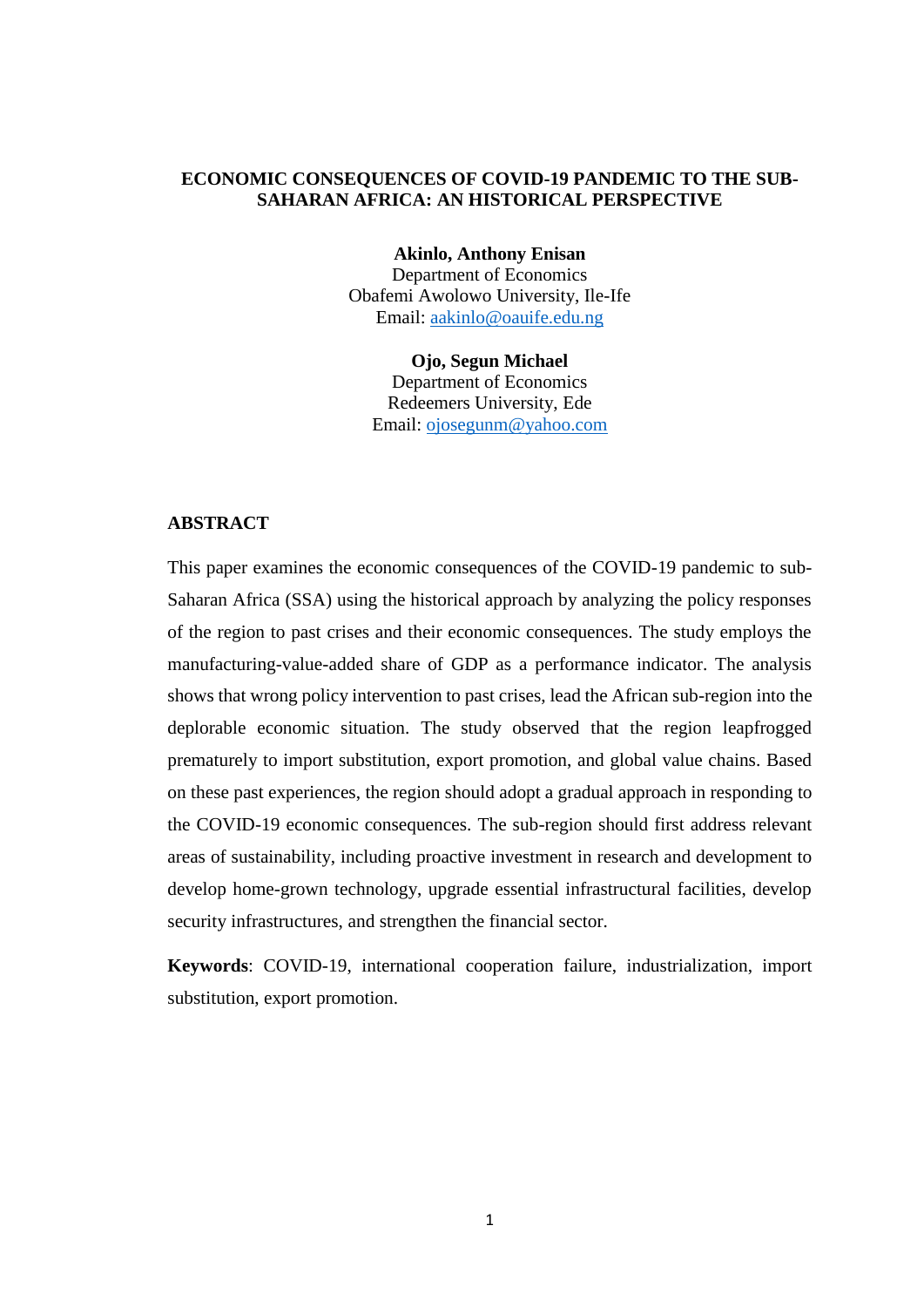## **INTRODUCTION**

**.** 

The outbreak of  $COVID-19<sup>1</sup>$  pandemic is relatively unique both in presentation and magnitude (Boissay and Rungcharoenkitkul, 2020). Therefore, the economic consequences of the COVID-19 pandemic are incomparable to that of the two major past disease-related crises namely; the human immunodeficiency virus (HIV) and Acquired immunodeficiency syndrome (AIDS) popularly known as HIV/AIDS, and the Ebola outbreak of 1976 (CDC, 2016). According to International Monetary Funds (IMF) (2020), the COVID-19 pandemic is the worst global crisis since the Great Depression of the 1930s. HIV/AIDS and Ebola outbreaks did not result in a globalcrisis, lockdowns, and paralyzing of economic activities in virtually all countries simultaneously like the case of the COVID-19 pandemic. So, the crises that have the similitude of COVID-19 were the First World War, The Great Depression of the 1930s, and the Second World War. Although these are not disease-related problems, they have the same magnitude of impacts as COVID 19. COVID-19 is not a sectional or regional crisis, it is a pandemic of global magnitude (Gennaro, Pizzol, Marotta, Antunes, Racalbuto, Veronese, and Smith, 2020). The supply and demand-side shocks that accompanied the COVID-19 pandemic, as a result of total and sudden paralyzing of the economy are unprecedented in the world's recent economic history. Therefore, it may likely bring about a change in the world economic order as it happened in the wake of the First World War, The Great Depression, and the Second World War.

The economic disruptions that accompany the COVID-19 pandemic involve the diversion of countries' national expenditures from other sectors to health, food, and security. In other words, the COVID-19 pandemic brought about the sudden divert of the government's spending to medical and paramedical sectors, food supply, and security infrastructures due to lockdown operations. Therefore, one positive thing about the COVID-19 pandemic is that it brings about the upgrading of the medical facilities, reinforcement of food supply capacity, and strengthening of security operatives in many

<sup>1</sup> Coronavirus disease 2019 (COVID-19) is referred to as an infectious disease caused by a novel coronavirus also known as severe acute respiratory syndrome coronavirus 2 (SARS-CoV-2; formerly called 2019-nCoV). It was first noticed in connection with an outbreak of respiratory illness cases in Wuhan City, Hubei Province, China.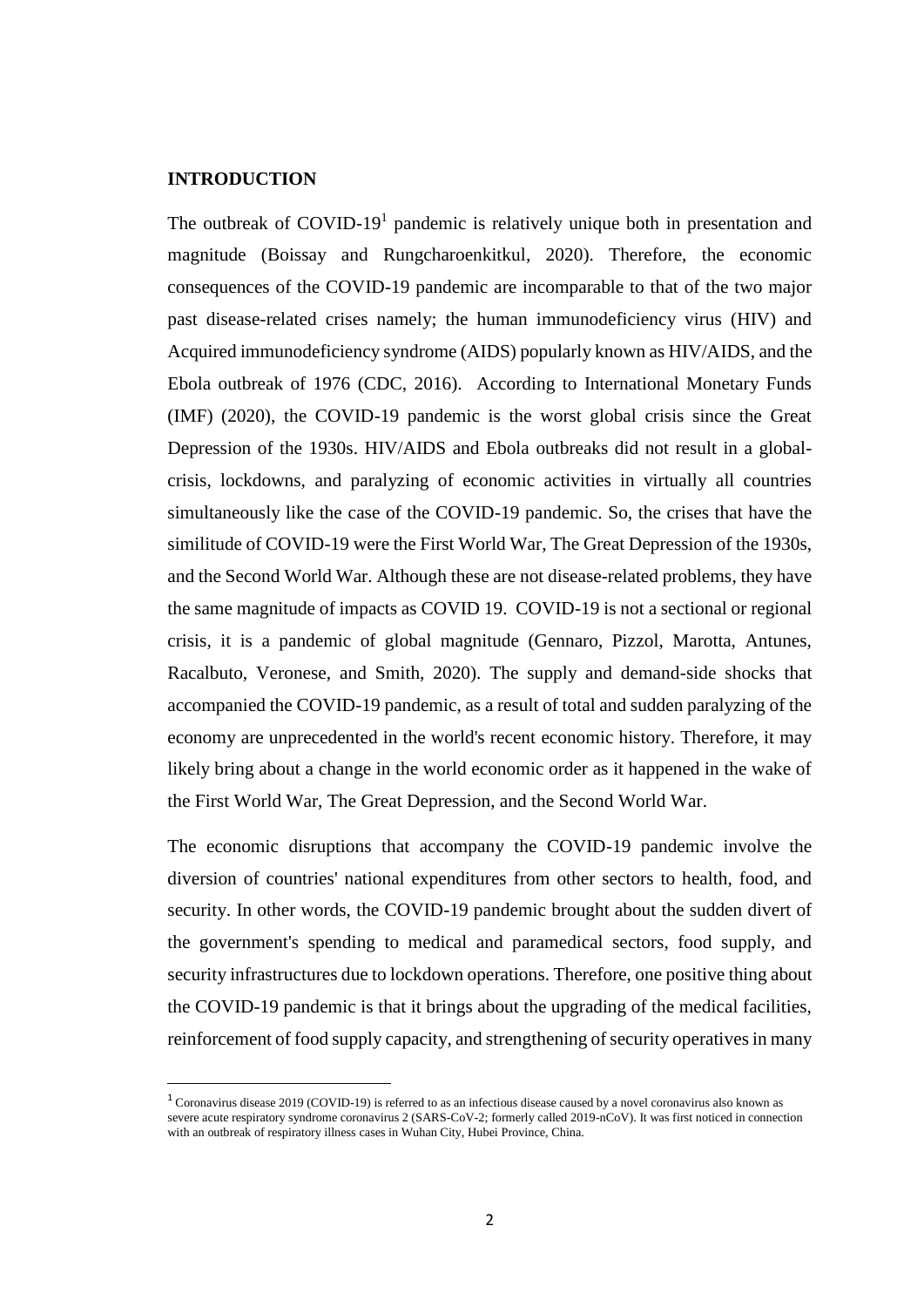nations. These will exert some positive impacts on the economies of the countries. But the havocs the pandemic has wrecked on nations in terms of the loss of lives, unplanned medical and burial expenditures, unemployment burden, business sector's revenue loss, and the general disruptions of economic activities; outweigh its positive features. Consequently, the impending global economic recession may be inevitable.

# **HISTORICAL BRIEFING ON THE WORLD ECONOMY AND GLOBAL CRISES (MID-18TH CENTURY TILL DATE)**

The well-organized present world economic system did not start in the manner in which it operates today. The world economy has gone through a series of evolutionary developments that cumulate to the modern economic system. In other words, the modern economic system as well as the present world economic order are products of historical events. The successes and failures that trailed the responses of nations and groups of nations to the aftereffects of some past notable crises brought the world to where it is today. Therefore, SSA can learn from history regarding how to carry out proactive post-COVID-19 economic recovery plans. The failures of the SSA countries to respond appropriately to crises have severally thrown the region into stagnation and perpetual low economic performances. So, it is high time the region remembered history to prevent it from being repeated.

The modern international economic order took its root from the economic revolution of the mid-18th century. Before this period, the majority of the nations' economies were characterized by subsistence living. In other words, the world economy was significantly enhanced by the breakthrough in communication and transportation infrastructures of the 18th century which boosted the exchange of goods and services among the nations of the world (Shafaeddin, 1998). The economic bonds that ensued from the resultant economic interdependence significantly enhanced the efficient utilization of the world spatially distributed economic and natural resources. The development helped to instill the widest practice of comparative advantage paradigm in the international economic scene for the first time. The further scientific and technological discoveries that came up in the late 18th century and early 19th century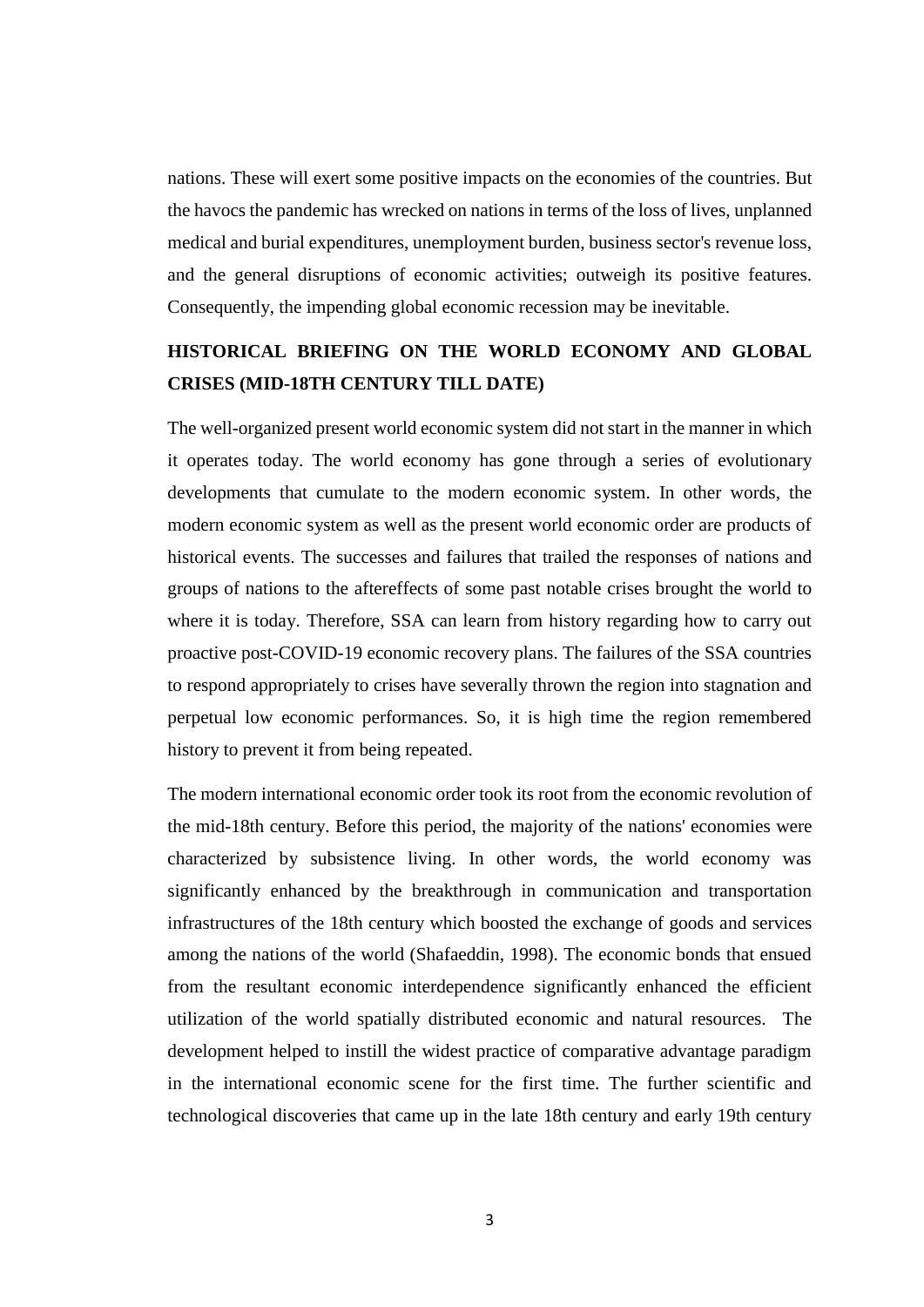laid the foundation for Britain's industrial revolution of the 19th century, which pioneered and motivated industrialization in other industrialized nations.

Before the outbreak of the First World War, the world economy was united by the operation of the gold standard and the attendant international trade. The first global crisis that truncated the first world economic order under the gold standard was the First World War. The war broke out on a world economic system that was relatively stable with smooth flows of transactions across the nation's boundaries. Put differently, the gold standard worked well till the outbreak of the First World War in 1914. However, the gold standard mechanism could not control the economic complications that arose in the international economic scene as a result of the war. The severity of the war on the global economy was consequential to the extent that it put the existing world economic order in disarray. Consequently, the gold standard mechanism lost its grip and it was abandoned for a free exchange rate system whereby individual countries reversed back to their national currencies. The war revealed among other things that, the cooperation and mutual understanding shared by the trading countries was the force behind the gold standard mechanism. After the war, the free exchange rate system that took the place of the gold standard failed to restore the pre-war world economic order. Because the free exchange rate system was characterized by strong competition among the countries and their currencies. However, Britain re-embraced the gold standard and all the colonies under the British Empire followed suit. The British group has a large membership, and that helped them to prevail over other sub-groups to secure global acceptance of the gold standard for the second time. Afterward, Britain gained economic dominance over other countries and so the British pound sterling. Therefore, pound sterling and gold were the dominant currencies, and countries around the world were holding foreign reserves as gold and pound sterling (Dwivedi, 2009).

The new gold system could not restore the stable pre-war international economic system, due to speculations and precautionary measures taken by the countries. However, the British economy ran into a crisis. And the development led to the British loss of her gold to other countries like France and other European countries.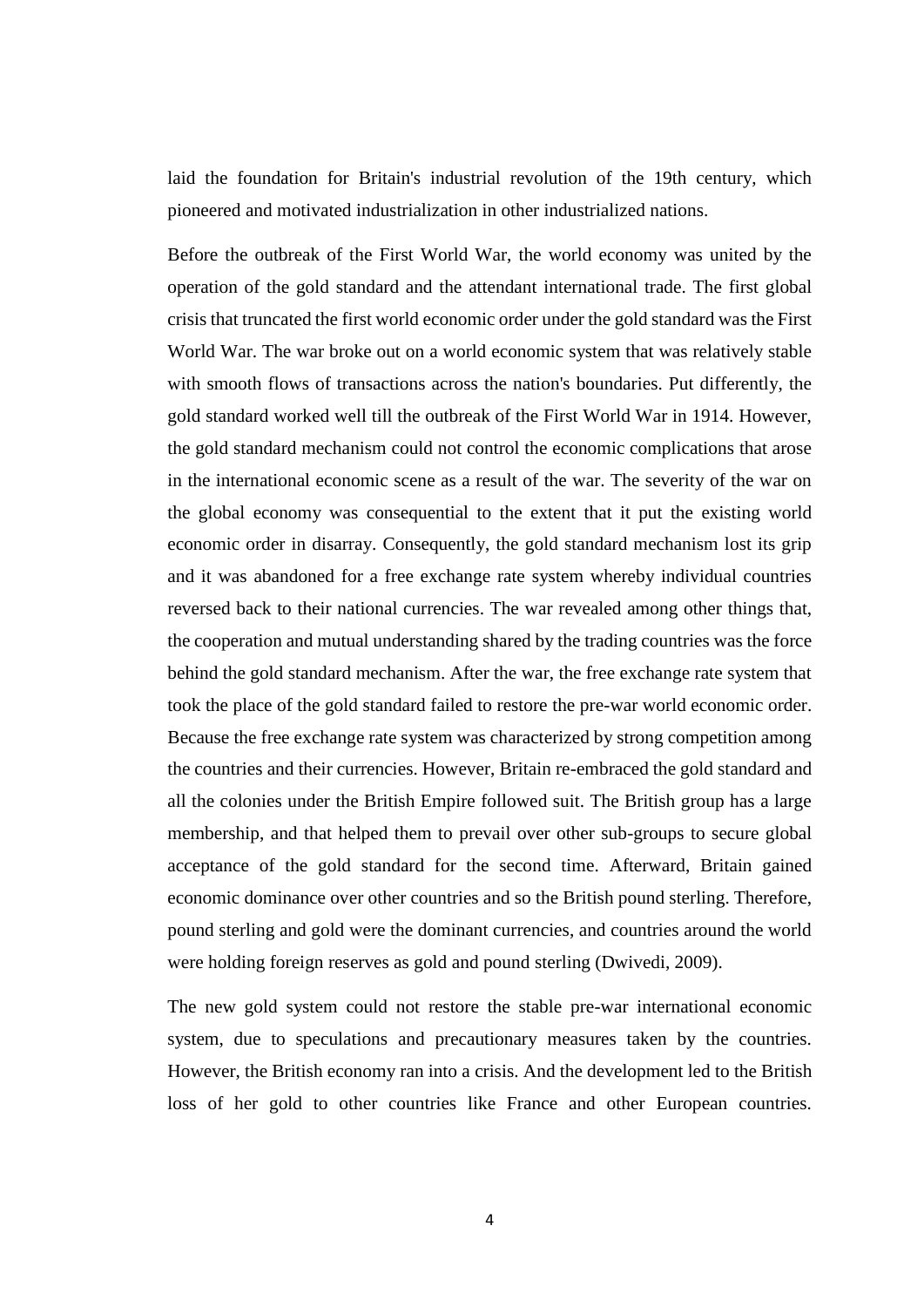Consequently, the British government withdrew from the gold standard because she had lost her take in gold. As usual, the Commonwealth of Nations imitated Britain by jettisoning the gold standard which led to total abandonment of the gold standard in the world economic system. In 1929 the U.S stock market crashed. The incident led the world into the Great Depression of the 1930s due to inappropriate policy responses. The world was barely recovering from the 1930s Great Depression when the Second World War broke out due to some political complications. In the early 20th century, the world economy was traumatized by three global calamities namely; the First World War, the 1930s Great Depression, and the Second World War.

The post-World War II era was another action-parked phase in the world economic history. The period witnessed two geopolitical phenomena; the Cold War and the decolonization of former colonies. The economic confusions that trailed the war also motivated the inauguration of notable international trade and financial institutions- the International Bank for Reconstruction and Development (IBRD) or the World Bank, International Monetary Fund (IMF) and international trade organization (ITO) which later metamorphosed to World Trade Organization (WTO). Those institutions were initiated by the world economic managers to put a new economic order in place to prevent the reoccurrence of the events that led to the Second World War and the Great Depression. Each of the international institutions has primary responsibility for which it was created. The International Bank for Reconstruction and Development (IBRD) or the World Bank was established to rebuild the war-battered economies particularly in Europe and Asia, the two regions that bore the brunt of the war. International Monetary Funds (IMF) was saddled with the responsibility of maintaining a fixed exchange rate system called the Bretton Woods System. The Bretton Woods exchange rate system collapsed in the early 1970s. The International Trade Organization (ITO) initially did not materialize due to some political factors but later restructured as World Trade Organization (WTO) with the sole assignment of liberalizing international trade at the global level.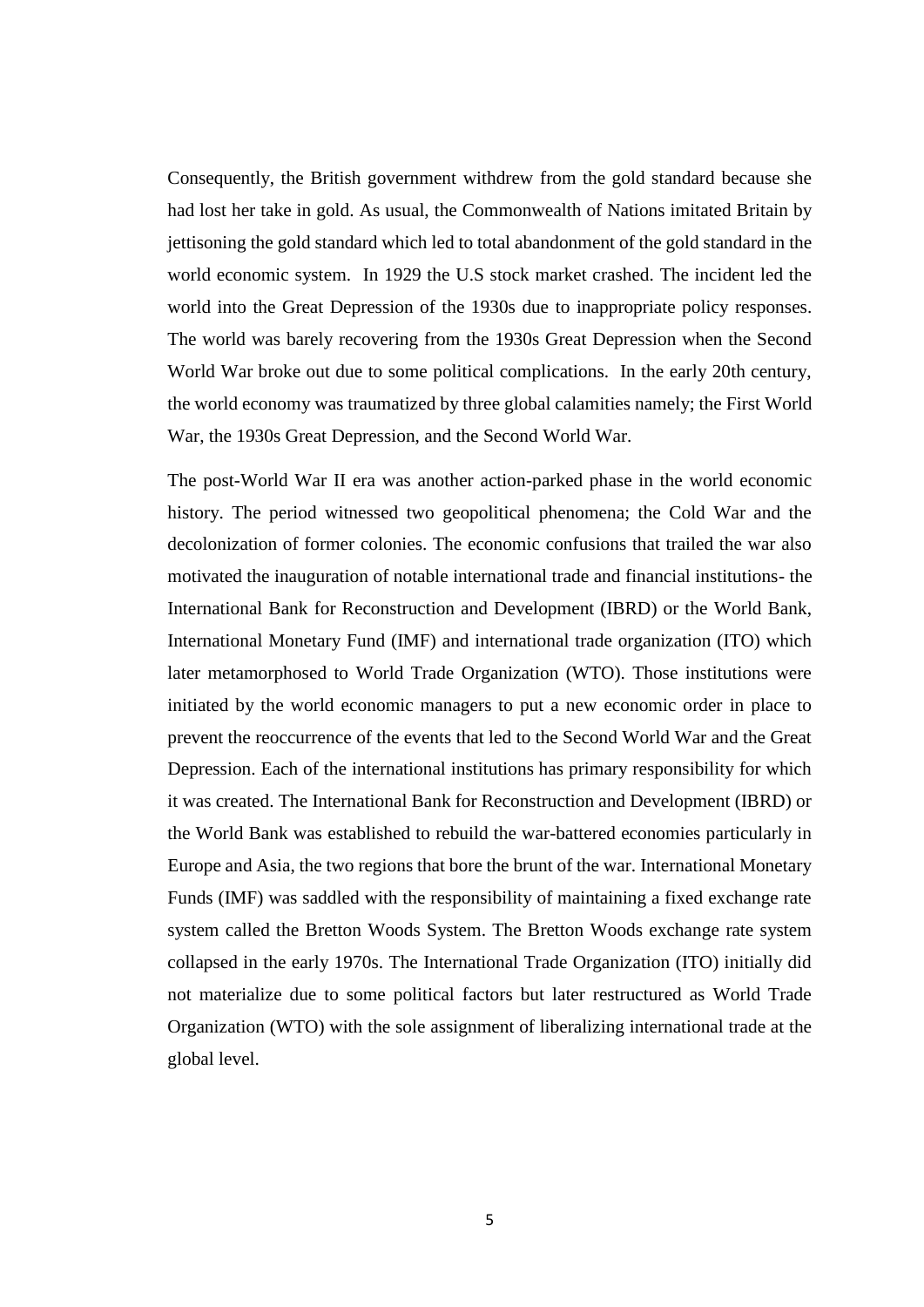The developed countries that were battered by the war had a rapid recovery, such that their economies stabilized within the first decade after the war while the sub-Saharan African economies were stagnant. The concern over the developmental challenges of the developing countries drew the attention of policymakers and the development partners first in the post Second World War. Before this time, the majority of the developing countries were colonies of the developed countries who used them as sources of raw materials and cheap labour for industrial activities in their home countries. However, it was common knowledge that all the developed countries at their takeoff did rigorous industrialization and manufacturing sector development. Consequently, industrialization was recommended as a catch-up strategy for developing countries. The advocacy for industrialization and manufacturing output development as a catch-up strategy for the developing countries (Prebich, 1950; Singer, 1950), was reinforced by the groundbreaking publications by Nicholas Kaldor in the mid-1960s known as Kaldor's law. The Kaldor's law is in two forms namely; the Kaldor's first and the Kaldor's second law (or the Verdoorn's law) (Kaldor, 1966). The first law says that manufacturing is the engine of growth, while the second law postulated that there is a positive causal relationship between output and labour productivity in manufacturing derived from static and dynamic returns to scale.

The wide acceptance of this theory reinforced the adoption of industrialization and manufacturing output development as a catch-up strategy for developing countries through import substitution policy (Lin, 2011). Besides, the pursuit of import substitution was partly triggered by the maltreatments the developing countries went through in the hands of their colonists. The primary products of the colonies were exported to the colonists' countries for industrial uses, and consequently, the colonists did not promote industrial development nor infrastructural upgrading in their colonies. Thus, when the colonies were decolonized; the consensus was that they should stop the exportation of their raw materials. This implies that the developing countries (colonies) would utilize their raw materials locally and develop their industrial sectors thereby. Hence, import substitution was adopted in a bid to prevent neo-colonization and further resource exploitation.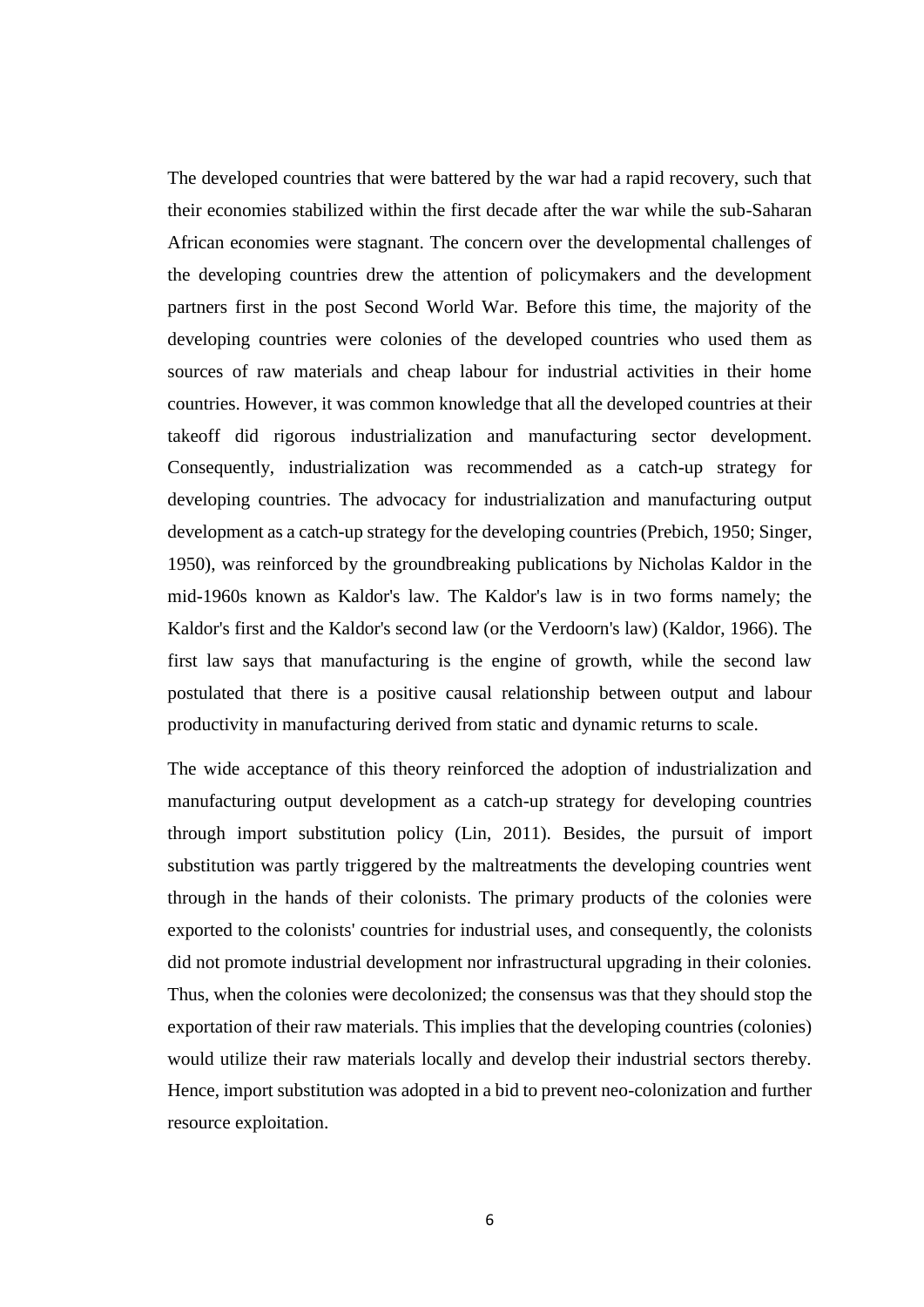Throughout the 1960s and 1970s, import substitution was the industrialization policy tool that held sway till the early 1980s when the import substitution policy was replaced with export promotion strategy following the failure of import substitution measures (Bruton 1998, Bennett, Anyanwu and Alexanda, 2015). The import substitution agenda failed due to low value-added (the import substitution industries were putting final touches to imported goods and materials), coupled with the market limitation to lowtechnology commodity production where the African sub-regions import substitution agenda made little progress (IBRD, 1971). Usually, import substitution is constrained by the size of the domestic market except if the products are exportable. Unfortunately, the import substitution products in sub-Saharan Africa were not internationally competitive, hence the collapse of import substitution scheme in the region (Krueger, 1974; Krugman, 1993; Soludo, Ogbu and Chang 2004).

However, another school of thought emerged in the late 1970s that advocated for foreign direct investment (FDI) as the appropriate means of spurring industrialization and manufacturing sector development through technological transfer. Koizum and Kopecky (1977) were the first to model FDI and technology transfer.

In 1982, another landmark publication that tremendously reinforced the plausibility and theoretical relevance of the work of Nicholas Kaldor was released by Gavin Kitching, who argued that "if you want to develop you must industrialize" (Kitching, 1982). Kitching based his argument for industrialization as the catch-up strategy on the limitation of agriculture and the efficiency of economies of scale; he laid the foundation for the structural transformation approach that constitutes the main policy thrust of the late industrialization campaign (UNIDO, 2015). Therefore, the work of Kitching helped to reaffirm the plausibility of the adoption of industrialization and manufacturing development as the catch-up strategy for the developing economies.

As a result, FDI expansion and export promotion targets fostered under the defunct Structural Adjustment Program (SAP) were the policy measures for industrialization till the collapse of SAP and its inbuilt policy measures in the early 1990s. The region's manufacturing sector is characterized by low value-added firms and the export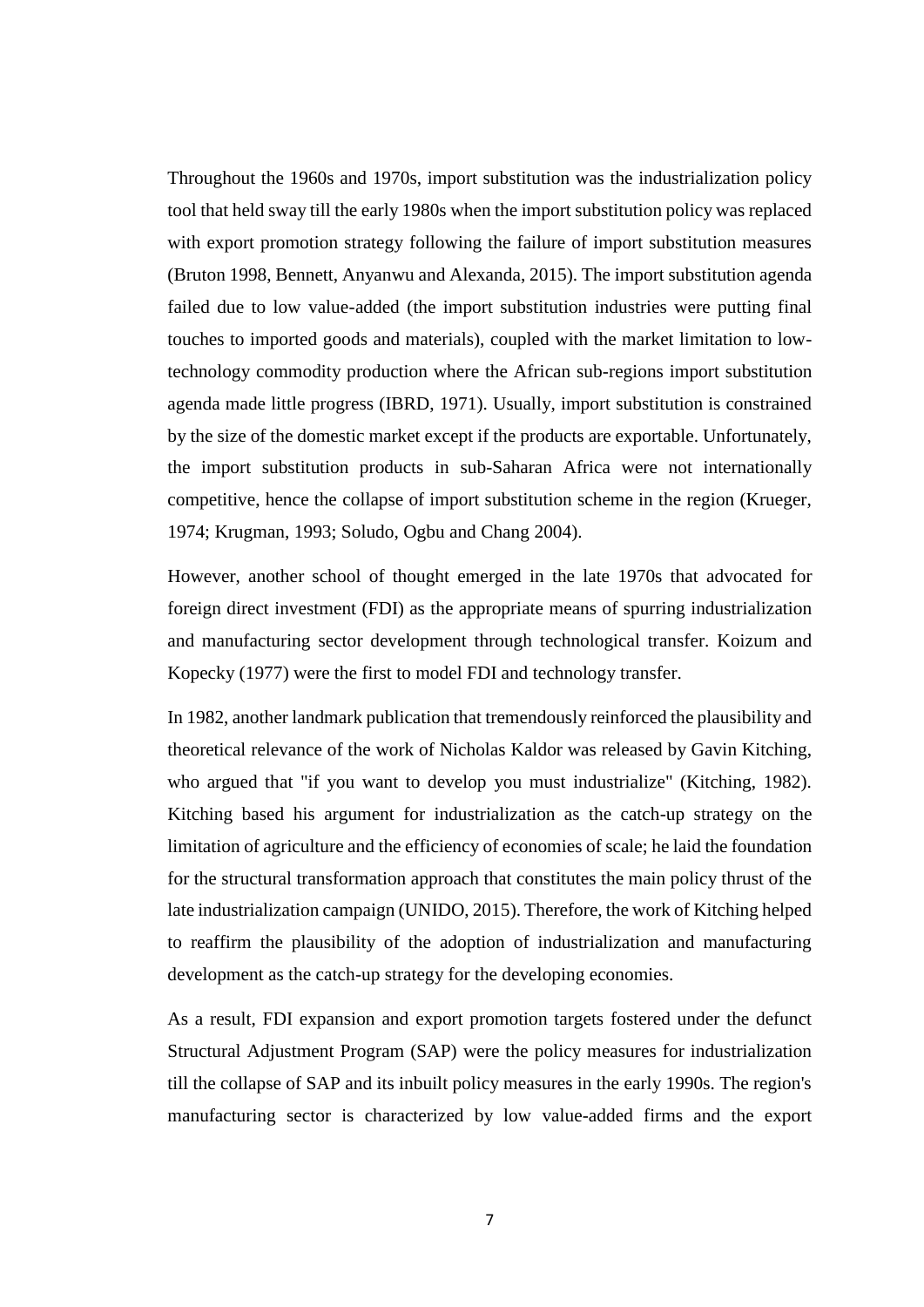industries engaged in semi-processing primary products (Ebenyi, Nwanosike, Uzoechina and Ishiwu 2017; Bennett, Anyanwu and Alexanda, 2015). Moreover, it was further argued that local firms that lack the necessary absorptive capacity for advanced technology and skills cannot benefit from the FDI knowledge spillover (Blomstrom and Kokko, 2003). Besides, the high wave of globalization and the high intensity of the cross-border trades that followed the technological breakthroughs in the areas of ICT, mobile communication technologies, and online transactions had turned the world into a global village. This has now opened the way for the global value-chains campaign which argues for the global fragmentation of production activities (Timmer Marcel, Erumban, Los, Stehrer, and Vries, 2014), starting from the early 1990s till date.

## **RECAP ON SUB-SAHARAN AFRICAN INDUSTRIALIZATION DRIVE**

This paper emphasizes the industrialization performance of SSA because the industrialization agenda is central to the economic pursuit of the region. The industrialization scheme is the only policy intervention the SSA countries have unanimously carried out in response to past crises. These include the 1973 Oil Crisis Recession, 1980 Energy Crisis Recession, 1981 Iran Energy Crisis Recession, and 1990 Gulf War Recession. Besides, goal 9 of the Sustainable Development Goals (SDG) advocates for inclusive and sustainable industrialization as a means to create employment and generate income towards achieving the desired sustainable development.

The pursuit of the industrialization agenda in SSA started with the adoption of import substitution policy in the 1960s (Mendes, Bertella, and Teixeira, 2014). Import substitution is an industrialization policy that seeks to replace imports with domestic production. However, the question is; is import substitution the right policy tool for the sub-Saharan African countries at that time? These newly borne nations lack education, road, electricity, intuitional infrastructures, and other relevant facilities. Despite that, the experts advised the nations to go on the import substitution agenda, and they complied. The proponents of the import substitution agenda based their argument on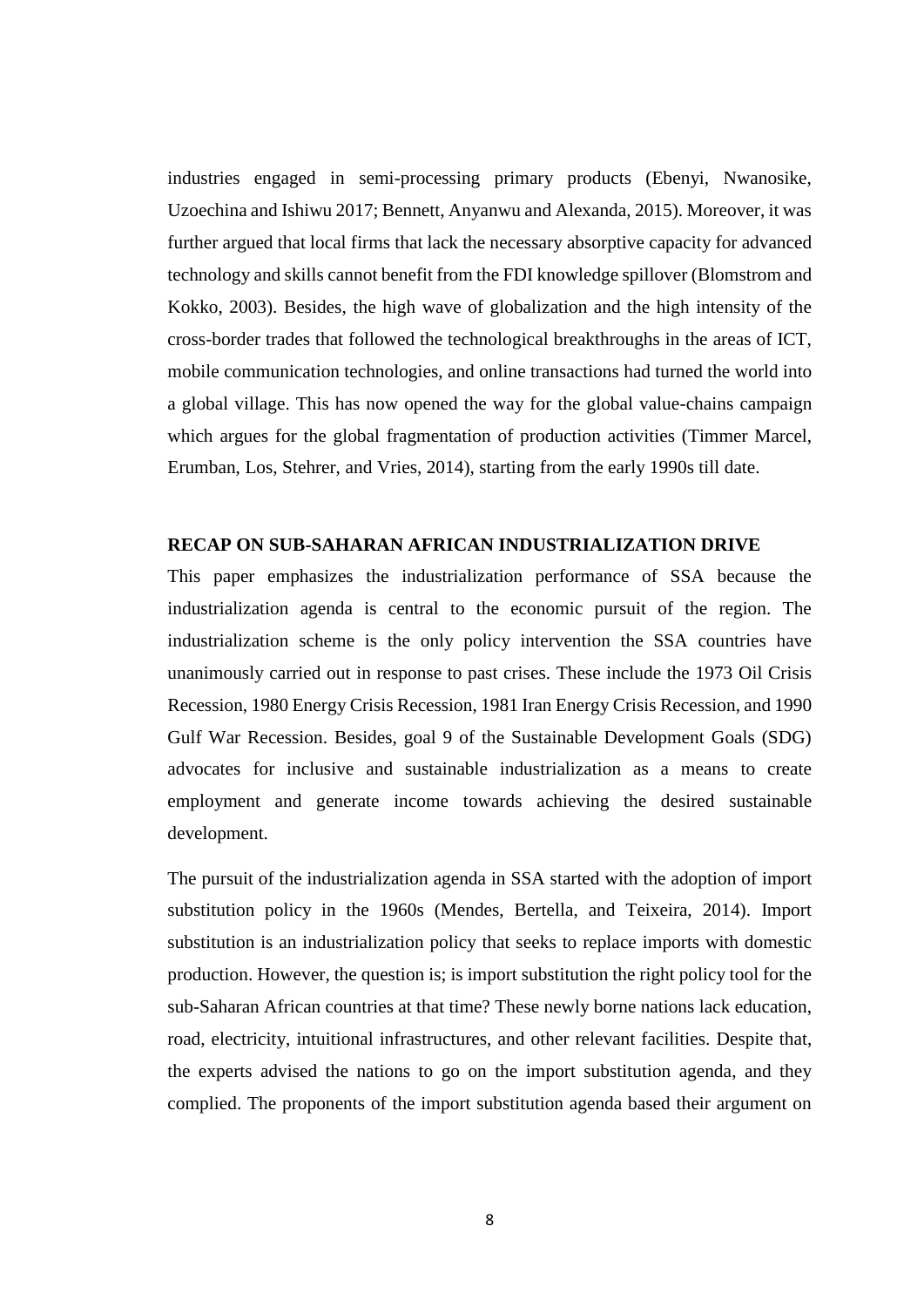the natural resources that some of the SSA countries possessed. However, less is thought about the machine equipment, the energy consumption, transport facility, road access, the technical know-how, financial capital, and the institutional arrangements required to foster a successful import substitution agenda.

Figure 1 shows the trend in the manufacturing value-added share of GDP in sub-Saharan Africa from 1965 to 1985, which was the period of import substitution scheme. Coincidentally, the two past major epidemics broke out within the period of the import substitution scheme. In other words, the earliest case of HIV was detected in 1959 from a man in Kinshasa, the Democratic Republic of the Congo. While the Ebola virus was first discovered in 1976 in the same Democratic Republic of Congo. The two diseases did not engender serious economic disruptions like COVID-19, because the two diseases did not break out drastically like COVID-19. Besides, HIV/AIDS and Ebola did not spread out throughout the period. Consequently, their economic impacts were not too noticeable. This study employs import substitution policy to explain the responses of the sub-Saharan African countries, because import substitution policy was the economic policy that unified the SSA at that period. Besides, the most accessible economic performance indicator for that period is manufacturing value-added share of GDP. Therefore, this study adopts manufacturing value-added share of GDP as performance indicator to explain the economic performances of the SSA during these periods.

 In the late-1960s when most of the sub-Saharan African countries embraced import substitution policy, the countries recorded positive growth. But, the improvement in MVA growth was short-lived due to the failure of the indigenous firms to sustain growth-enhancing productivity in the infant nations. The situation was relatively better during the 1970s when the oil-exporting sub-Saharan African countries had windfall income as a result of the oil crises of the 1970s which favoured the oil-exporting developing countries. While the oil-importing developing countries were able to secure huge loans for a bailout from the savings made by their oil-exporting counterparts. Consequently, the region had little relief from the early to mid-1970s. In sum, the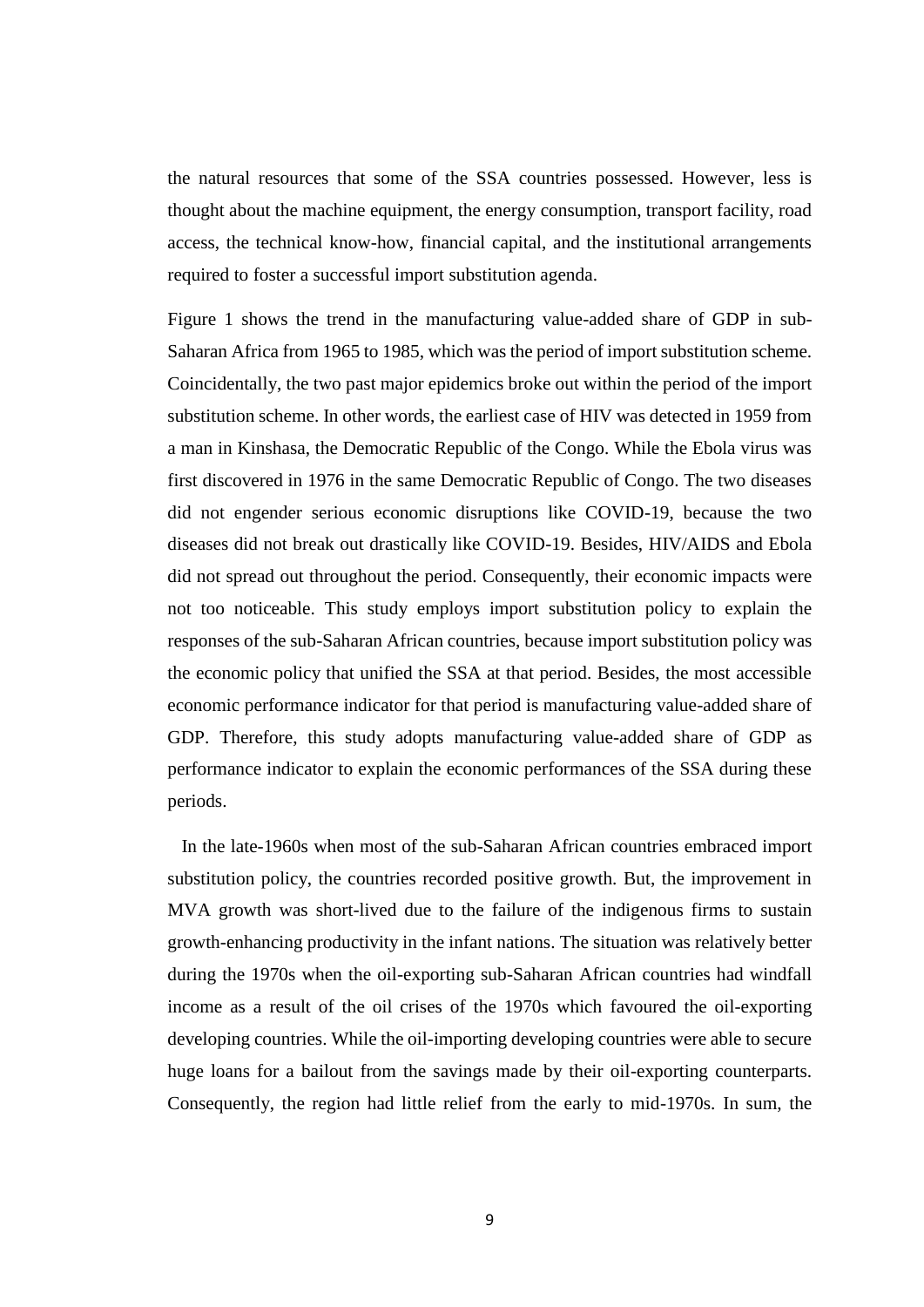import substitution policy did not know success because it was a wrong policy response to the start-up-challenges of the newly borne nations at that time.



Author's computation

#### Figure i. **Manufacturing Value Added Share of GDP (1965-1985)**

Export-promotion-drive began in sub-Saharan Africa in the early 1980s after the two consecutive economic recessions (1980 Energy Crisis Recession and 1981 Iran Energy Crisis Recession) gave the import substitution program the last straw that breaks the camel's back (Johnson and Wilson, 1982). The period also coincided with the expansion of HIV/AIDS and Ebola epidemics. HIV/AIDS and Ebola were horrible diseases but they were not ranked as pandemic because their economic impacts were not so severe. Within the first 39 years of the HIV/AIDS outbreak 75 million people were infected and 32 million people were reportedly died from AIDS-related illness (PEPFAR, 2020). In west Africa, Ebola claimed about 11,316 lives during the 2014 epidemic. Those epidemics were not drastic like COVID-19, and sub-Saharan African countries managed them along with other economic and socioeconomic crises. The only noticeable economic consequence of Ebola occurred in Guinea, Liberia, and Sierra Leone. According to a World Bank report, about \$2.2 billion was lost in 2015 in the gross domestic product (GDP) of the three countries. Germany, the U.S.A, and WHO bore the brunt of the financial burdens of the epidemic for the African countries.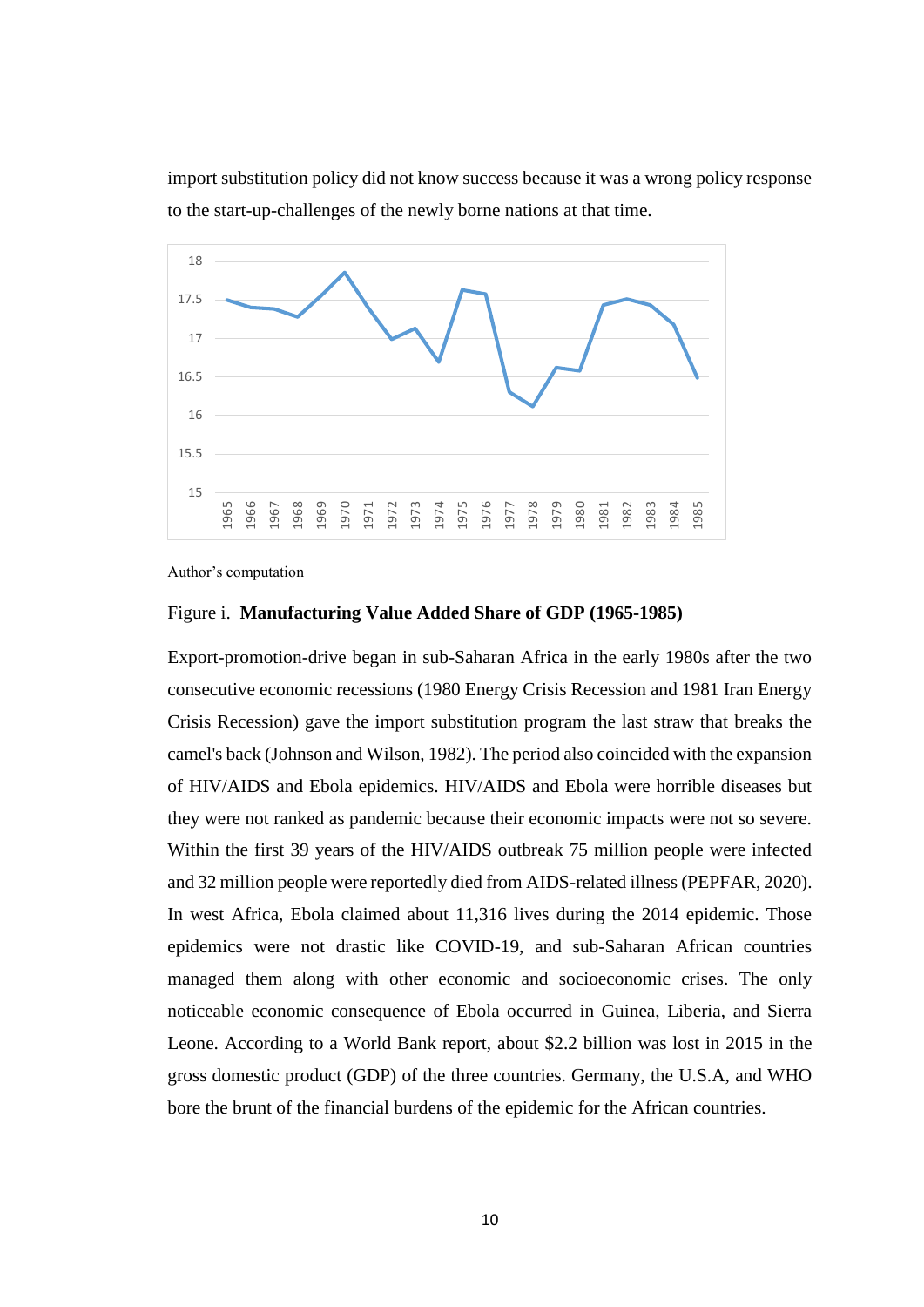As the HIV/AIDS infection started spreading in the early 1980s, the sub-Saharan Africa countries were on export promotion scheme through the 1980s structural adjustment program (SAP). The programs of action include privatization, fiscal austerity, free trade, and deregulation. The economic setback that befell the region under export promotion was more than the failure of import substitution, as evident in Figures 1 and 2. In other words, the manufacturing value-added share of GDP during the import substitution period oscillated but during the export promotion period, it plummeted. The reason for the economic retrogression under the export promotion program is not farfetched. The unsolved underperformances of import substitution policy translated to the poor outcome of the export promotion agenda. It was the success of the import substitution policy that should have facilitated the attainment of the export promotion goals and targets.

In figure 2, the manufacturing value-added curve was downward sloping from left to right throughout the export promotion period. Before the adoption of the export promotion agenda, the manufacturing value-added of the region was relatively high. The descriptive analysis in table 1 and 2 show that the minimum performance of the SSA during the import substitution period is approximately equivalent to the maximum performance under export promotion. The average performance under import substitution is far higher than the average performance under export promotion. In other words, the manufacturing productivity of SSA dissolved into a persistent decline since the inception of the export promotion scheme.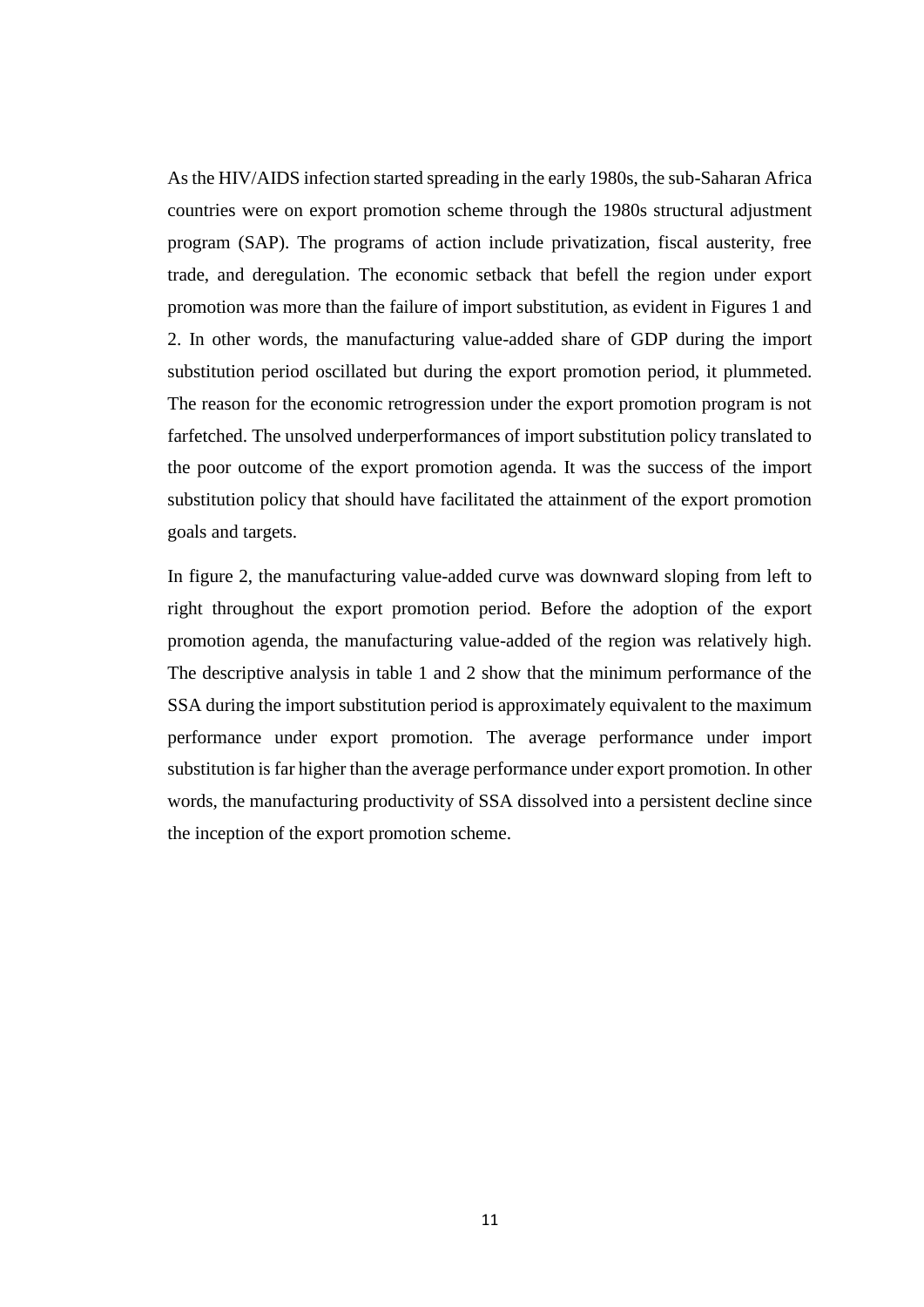

Author's computation

Figure ii: **Manufacturing Value Added share of GDP (1986-1993)**

Global value chains are the industrialization policy tool that replaced the export promotion agenda in the international manufacturing environment. The scientific and technological breakthrough in information technology in the early 1990s intensified globalization in no small measure. The resultant increase in the volume of trade and interdependence among nations stirred international fragmentation of the production process, such that countries specialize in different stages of value addition in the production process. The inability of the sub-Saharan African countries to participate competitively in global value chains, responsible for the continuous decline in manufacturing value-added since the inception of global value chains trading. It has been argued that any nation or region that fails to participate in global value chains will be marginalized in the international manufacturing markets (Moris and Fessehaie, 2014). Global value chains had held sway in the international manufacturing market since the early 1990s. The sub-Saharan African manufacturing value-added share of GDP shows that the region's level of participation in global value chains is still low. The deindustrialization trend that set in since the era of export promotion in the region does not exhibit an iota of improvement till the outbreak of COVID-19. Here is the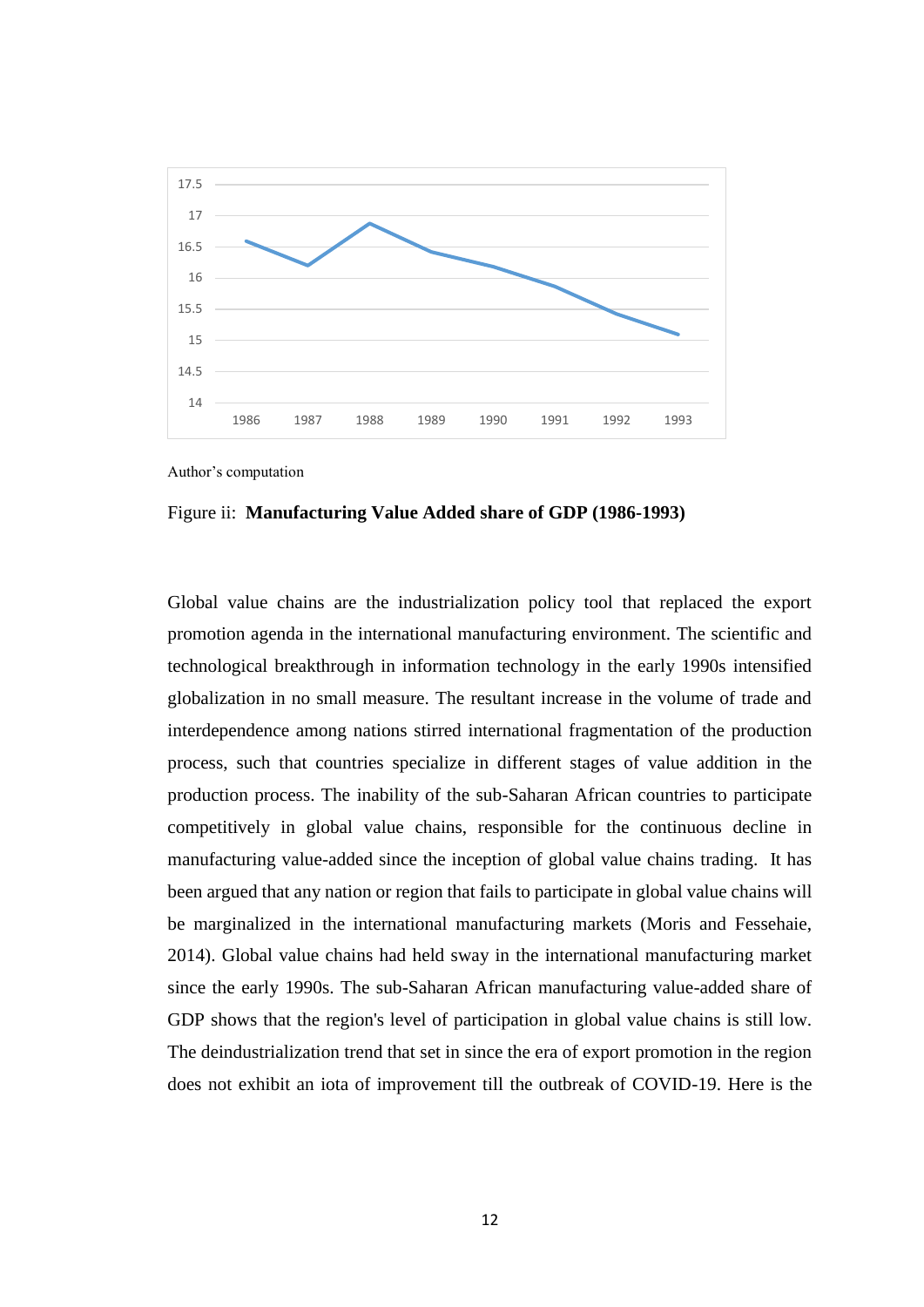

COVID-19 pandemic; where should the region go from here? What is the right policy response for the region?

Author's computation



From the foregoing historical briefing, the modern world economy has witnessed three categorical global shocks before the outbreak of the COVID-19 pandemic. The first global crisis was the First World War, followed by the Great Depression of the 1930s and the Second World War. The economic consequences of these global phenomena were aggravated and prolonged unnecessarily due to inappropriate policy responses. The uncoordinated floating exchange rate system that erupted after the First World War. The Breton woods policies and arrangements initiated in response to the economic consequences of the Great Depression and the Second World War, only made the SSA countries worse off. This is evident in the persistent economic retrogression that characterizes the region. Therefore, the main concern over the sub-Saharan African COVID-19 economic consequences; centers on the formulation of appropriate policy intervention by the relevant authorities. For instance, in the 1970s and 1980s when the sub-Saharan African countries leapfrogged to import substitution and export promotion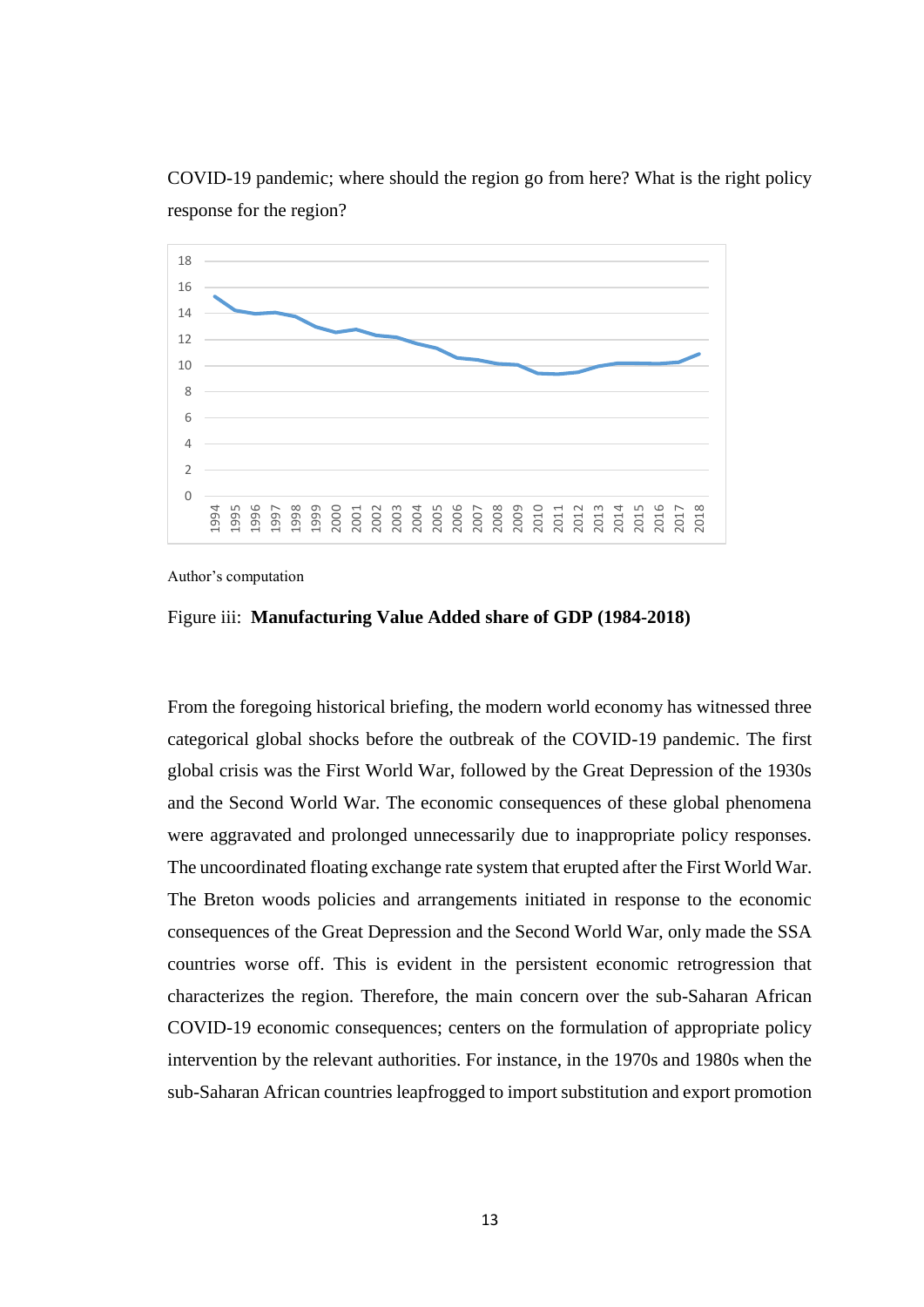without adequate preparation. Japan and other Asian tigers were busy building their industrial infrastructures, today they are the factories of the world.

The success of import substitution is supposed to facilitate export promotion. All the developed countries at the initial stage of their industrial development tolled the part of import substitution and protection of infant industries through restrictions. It's common to all the developed countries that after a successful and stable import substitution, they seek bilateral and multilateral trade agreements to sell their surpluses to the outside world. No developed or industrialized nation has ever embarked on export promotion without a successful import substitution (Shafaeddin, 1998). Import substitution strategy is still the best approach a country can use to nurse indigenous firms and thereby build its supply capacity that will enhance the country's competitiveness in the export promotion (Shafaeddin, 1998).

The SSA could not participate well in global value chains due to the inherent barriers in the region's economic system. Presently, the service sector is dominating the economic activities of the region. The average service value-added share of GDP in sub-Saharan Africa over the period 1981 to 2018 is estimated at 47.5% while the manufacturing value-added share of GDP is 13.1%. A country that failed on export promotion stands a narrow chance of success in global value chain trading. Consequently, the sub-Saharan African manufacturing value-added share of GDP over the past three decades is on a continuous decline due to the premature deindustrialization trend in the region. The region moved from failed import substitution to export promotion, and from unsuccessful export promotion to global value chains. When the region was supposed to be utilizing the proceeds from the exports of primary products to build the supply capacity required for sustainable industrialization, the countries leapfrogged to active industrialization through import substitution agenda. Therefore, the industrialization experiences of the sub-Saharan African countries can be described as a movement from premature industrialization to premature deindustrialization.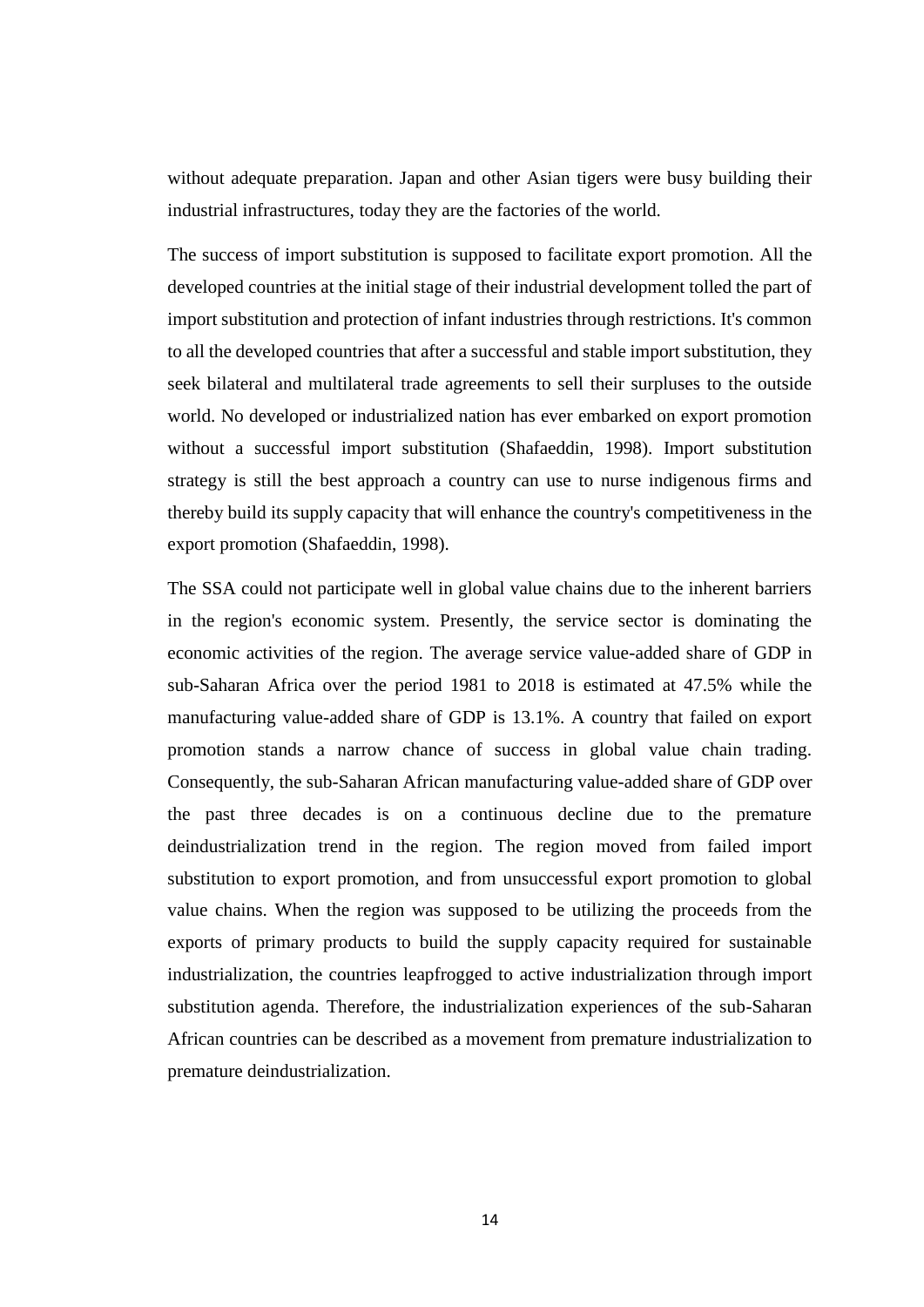Another important observation from the historical review is about international cooperation failure. The world economy has witnessed several instances of international cooperation failures. The first disruption occurred in the wake of the First World War when the gold standard system that held the world economy together lost its grip due to the resultant cessation in the cooperation among the nations following the economic hardships that trailed the war. Nations could no longer listen to one another. Rather, every government was preoccupied with internal arrangements and rearrangements amidst speculative and precautionary measures in a bid to prevent the reoccurrence of the economic hardships that were inflicted on them by the unfortunate incident of the war. The immediate outcome of this scenario was the abandonment of the gold standard which has been thriving through the support of international cooperation among the nations. However, during the post-war period, there was a reemergence of the gold standard after it was abandoned for a couple of years.

The gold standard system relied on cooperation among the countries to operate a fixed exchange rate and international capital mobility. But the war put the countries apart and the economic situation across countries was worsened, individual governments introduced currency and capital controls which put end to the second era of the gold system. This marked the second abandonment of international cooperation. The situation persisted till the outbreak of the Second World War in 1939. The instability in international trade and the retrogression in the world economy caused the economic managers to initiate the Bretton Woods Agreements in 1944, to restore cooperation among the nations. Historically, whenever an incident of global impact occurred there used to be abrupt abandonment of existing international cooperation and the emergence of new world economic order. So, when the dust of the COVID-19 pandemic settles; the sub-Saharan African countries should expect a new world economic order because there would be a modification in the existing international economic cooperation if not total abandonment. Therefore, nations and regions that depend on international agreements and cooperation may end up being let down amidst the likely economic confusions that may arise in the post-COVID-19 era.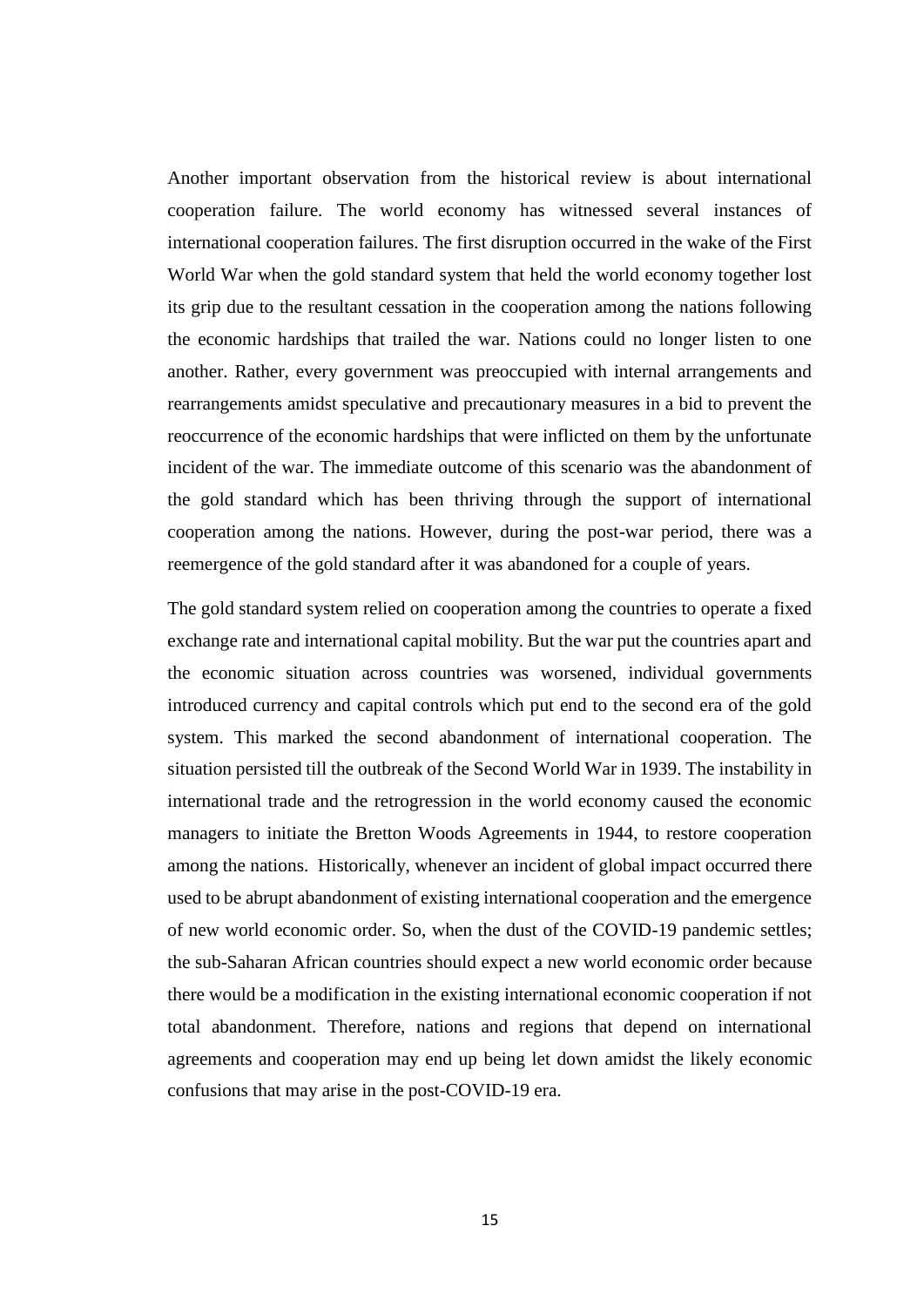## **ECONOMIC CONSEQUENCES OF COVID-19 PANDEMIC**

The economic consequences of the pandemic to the SSA can be viewed from three major perspectives namely; the present and future impacts of the demand and supply shocks that result from the internal lockdown operations on the economic lives of SSA, the spillover effects of the collapse of the global economic activities on productivity and financial stability of SSA as a result of international lockdowns. The third scenario is the fall in commodity prices (particularly oil) that erupted as a result of the pandemic which is set to aggravate the economic hardship of the oil-exporting countries in the region. Figure 4 depicts the channels through which the economic consequences of the COVID-19 pandemic are transmitted in the context of the sub-Saharan African economy. On the one hand, the internal lockdowns in the countries triggered supply and demand shocks through the sudden disruptions inflicted on economic activities. The lockdown put a stay on the production of goods and services which lead to supply failure. The resultant revenue disaster engendered unplanned mass down-sizing in organizations because the employers could not keep hold of their workers in the face of zero revenue. This leads to high unemployment and partial unemployment that erupted in the course of the lockdowns. One of the immediate effects of the sudden rise in unemployment is a sharp fall in per-capital income because all the sources of generating income are choked off. The shortage in supply of goods and services together with the decrease in income caused prices of goods and services to rise and consequently dampened demand.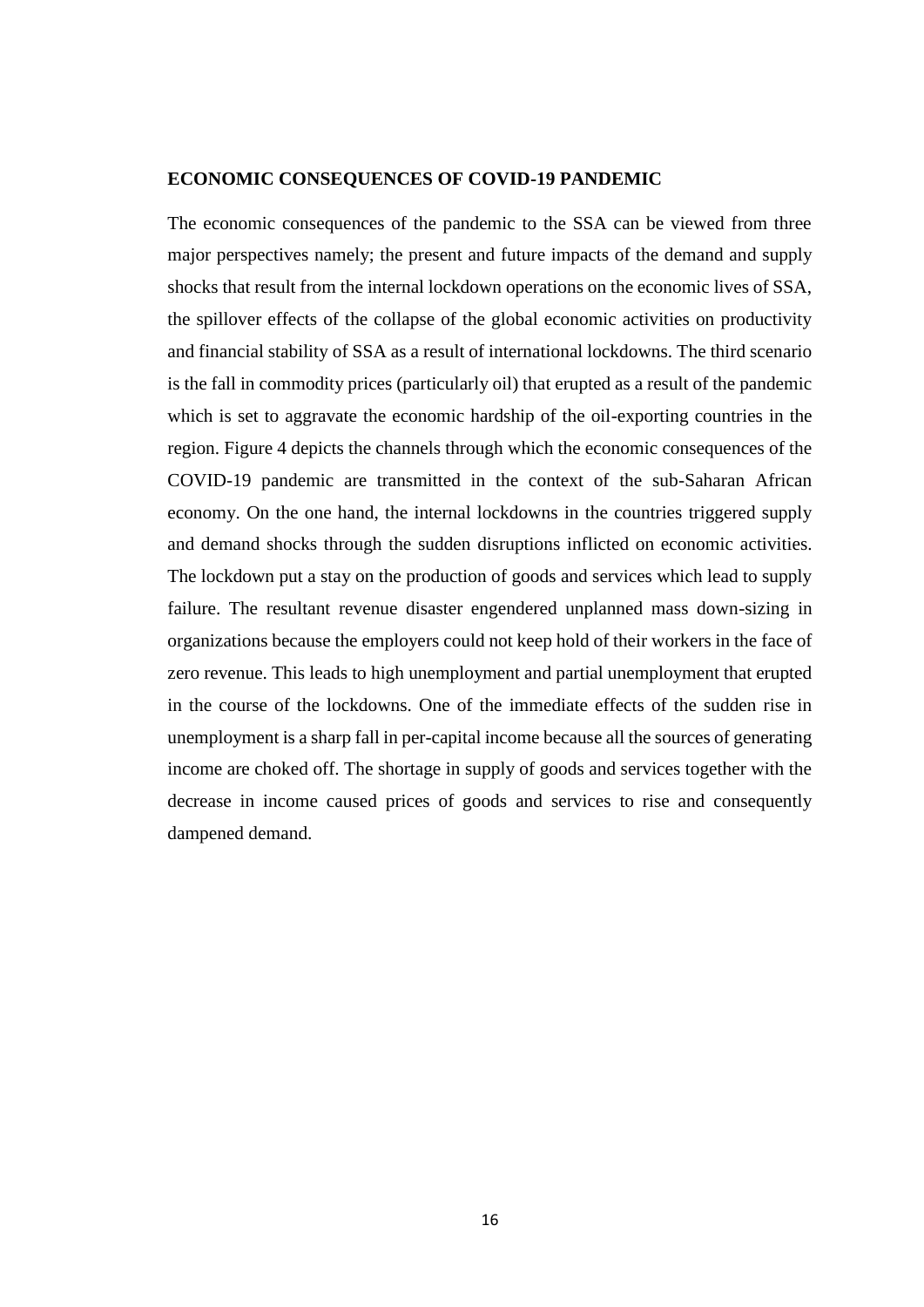

Author's computation

#### **Figure iv: COVID 19 Economic Consequences Impact Channels**

On the other hand, international lockdowns plummeted international economic transactions and suppressed commodity prices. The lockdown hits manufacturing industries hard and causes disruptions in global value chains and the supply of products. The break-up of the international supply chain causes imports to be dearer and aggravates the economic situations in import-led economies like SSA. Many SSA countries earn their public revenue and foreign exchange earnings from the export of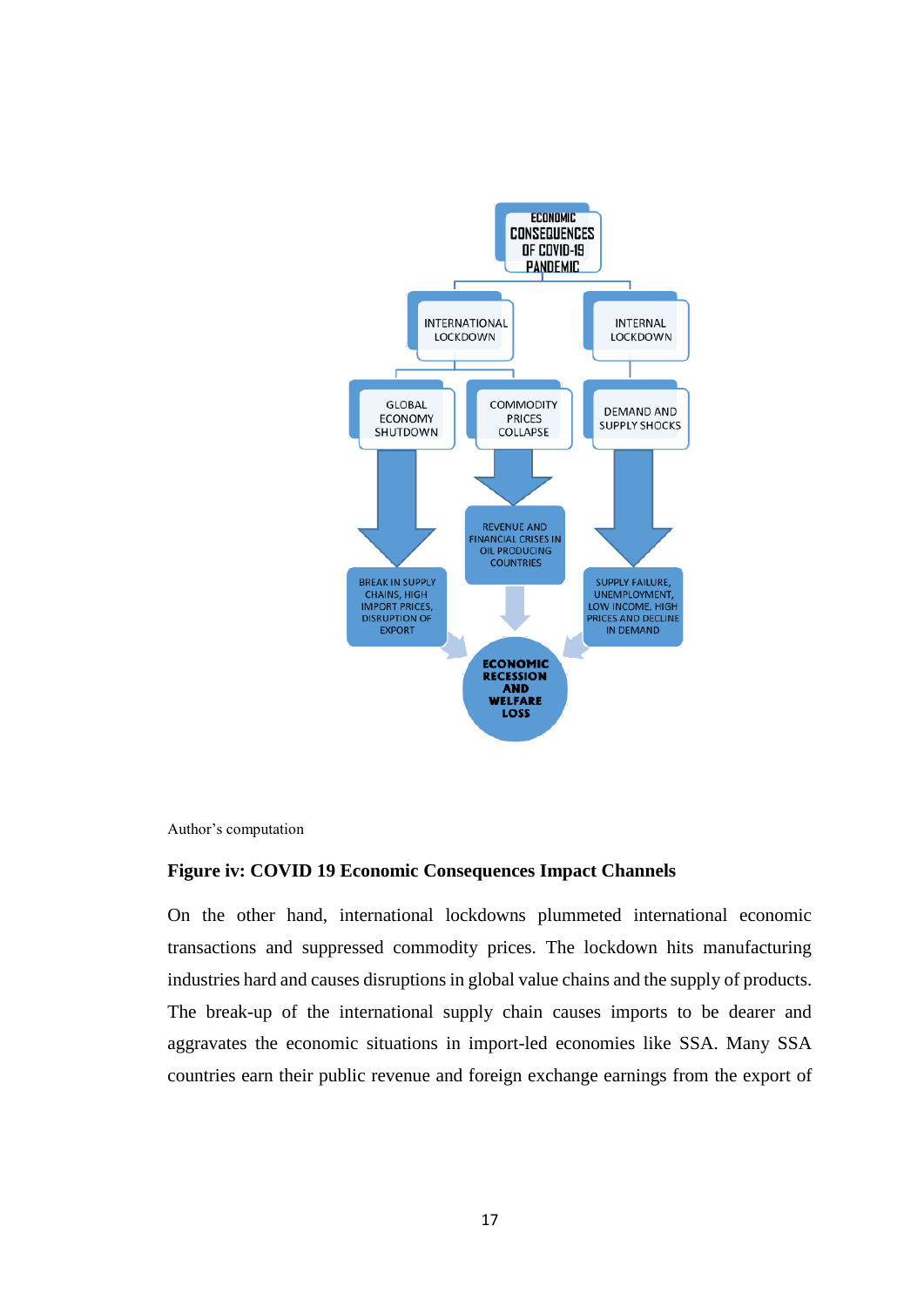one primary product or the other. The abrupt international lockdown on exports and the global oil price collapse throw many SSA countries into a serious financial disaster.

The most significant of the lessons from the COVID-19 pandemic centers on the need for an individual country's self-reliance. Whenever there is international cooperation failure, the nations' level of self-reliance becomes their parameter for survival. If a section or region is engulfed in crisis, other areas or regions that are not affected can come to the rescue of the affected areas. But in a situation whereby all countries are trapped in a calamity like the case of COVID-19, it often causes international cooperation failure which will leave every country to survive by her resourcefulness. Therefore, the pandemic is a wake-up call to the sub-Saharan African governments to realize the risk involved in unhealthy international agreements they often indulged themselves and do the needful to reposition their dysfunctional economies.

Besides, the COVID-19 pandemic helps us to identify three areas of self-reliance that is pertinent to a country's chance of sailing through a crisis like COVID-19. The areas of self-reliance include; security, food, and medical. In the economics literature, the basic needs of an individual are made up of food, shelter, and clothing. But at the national level, COVID-19 experience has revealed that the basic needs of a nation are security, food, and medical. All other sectors are lockdown and their activities suspended, but these three sectors could not be suspended. This implies that the supply capacity in those three areas is very crucial to a nation's life. The sub-Saharan African countries have a lesson to learn from this pandemic about the need to develop security infrastructure, food supply capacity, and medical facilities.

## **THE WAY FORWARD**

The sub-Saharan African countries should expect a new world economic order after the COVID-19 pandemic is fully exterminated. In other words, history shows that after a global crisis like COVID-19; there is always a change in the existing world economic order. So, the COVID-19 pandemic is ongoing, SSA countries should start bracing themselves up for the policy intervention that will mitigate the negative impact of the pandemic on their economies. The region should know that the new world economic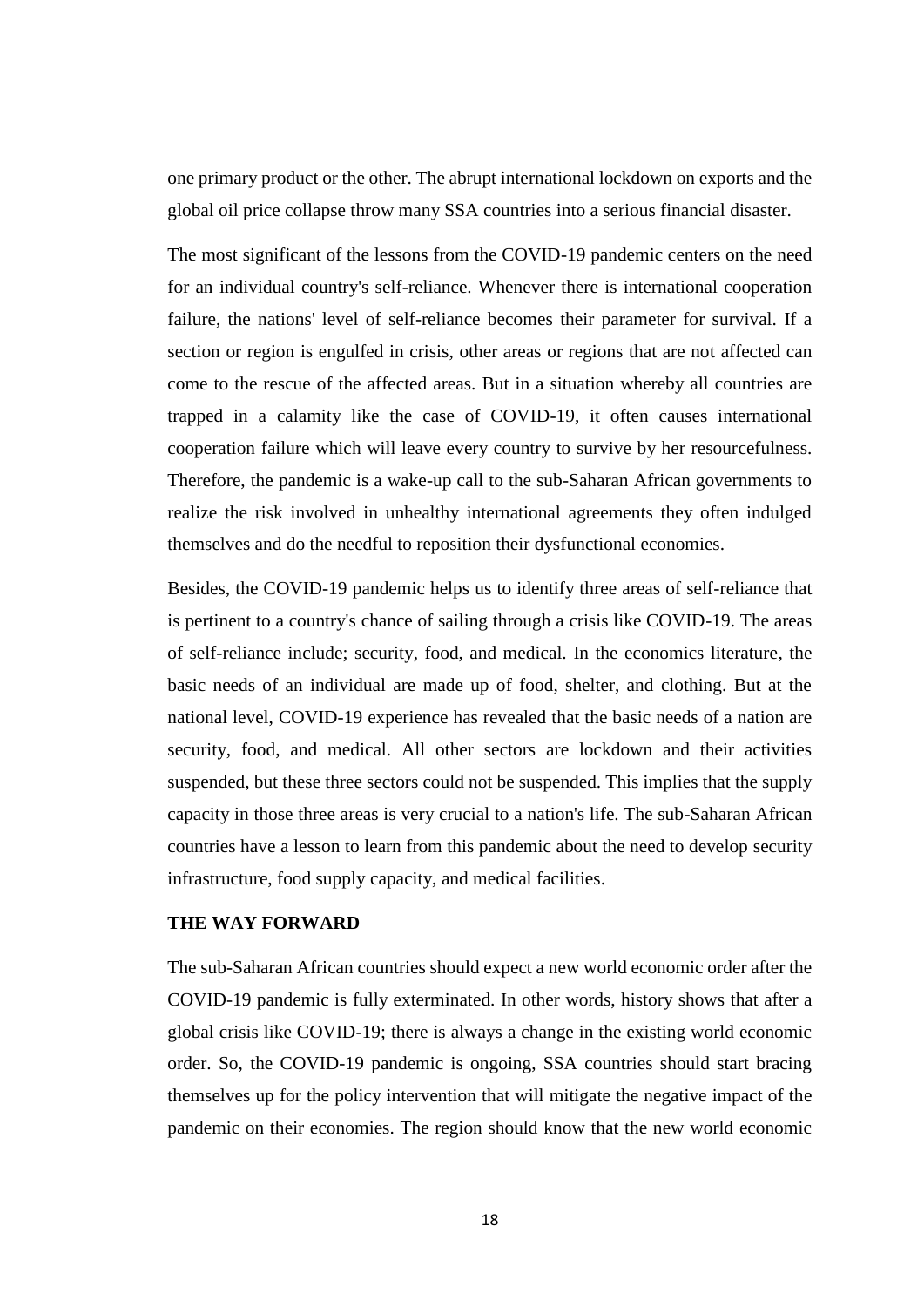order that will trail the COVID-19 pandemic may alter the existing international cooperation. This implies that the African sub-region should countless on international support in her effort to ameliorate the negative effects of the aftermaths of the COVID-19 pandemic on her economy.

From the historical review, it was observed that SSA always seek momentary relief in the wake of the crisis. It should be clear to the region from the historical perspective that, those temporary solutions always leave their economies with prolonging economic setbacks. The focus of the governments of the region should not be merely securing IMF and world bank loans to cushion the effects of the pandemic on the less privileged in the societies. Of course, the pandemic has exerted an adverse effect on almost everyone in society, and there is a need to salvage the lives of the vulnerable members of the communities from the hit of the pandemic. But policies should pay specific attention to prevent long-term damage to the economy and also prioritize the overall economic progress of the citizens. If the temporary relief agendas like; free feeding, unemployment benefits, and health benefits are the limit of the government response to the hit of the pandemic. The region's economy will remain susceptible to future crises.

One of the facts that can be deduced from the historical briefing is that the developed and industrialized countries' recovery process is usually faster than that of the developing countries. The developed countries have structural, institutional, and social overhead buffers to absorb shocks than the developing countries who are generally weak and vulnerable. Therefore, the SSA countries should tend towards sustainabilityoriented policies and programs like; investment in technological innovation and development of home-grown technologies, proactive support for the adaptation and diffusion of green technologies, industrialization and manufacturing output expansion and diversification. IMF's May 11, 2020 Report Update, advocates that policymakers should utilize the COVID-19 pandemic opportunity to carry out fundamental restructuring and repositioning of their economies. Such that future inevitable shocks will not destabilize them like the way the current one is affecting them.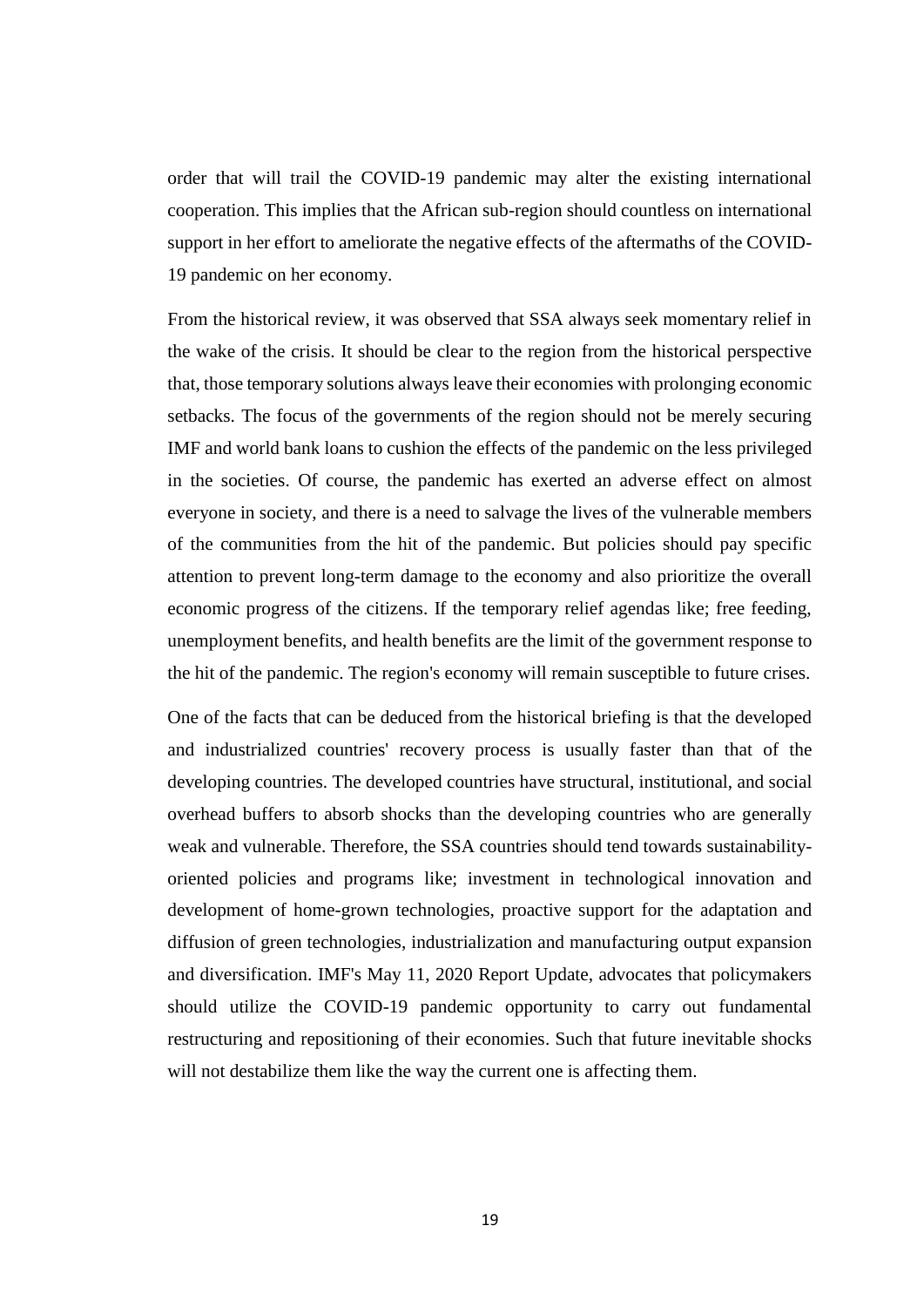The developed countries and SSA countries would need different strategies for recovery from the pandemic. Put differently, the SSA being third-world countries cannot imitate the first and the second world countries in their approaches and responses to the effects of the pandemic on their economies. The individual country has peculiar situations and it lies in each country to identify her challenges, strengths, and prospects while developing policy to remedy the present and future consequences of the pandemic on the economy. According to Shafaeddin (1998), each country having specific conditions would require specific policies at any particular period.

The SSA African should not act in a hurry in their responses to the economic effects of COVID-19. Policies and decisions that are made in haste may not yield the desired result. The governments of the SSA should patiently carry out wide consultation regarding the appropriate policy measures that will yield a lasting solution for their economies. The import substitution policy response to the post-war economic crisis in the 1960s was not appropriate. The export promotion agenda that was launched after the economic recessions of the early 1980s was also an unfortunate policy intervention. The current leapfrogging to the service-led economic system at a time when the industrialized nations are maximizing manufacturing value-added and market share in the global market equally leaves much to be desired. Therefore, the right economic decision and policy measures should be applied to the current situation in order not to allow history to repeat itself.

#### **CONCLUSION**

This paper preempts the likely economic aftermaths of the current pandemic in the light of historical facts and offers guidelines on how the sub-Saharan African (SSA) countries can handle their post-pandemic economic recovery plans. COVID-19 pandemic is rated as the world's worst global crisis since the Great Depression of the 1930s. However, the COVID-19 pandemic scenario is on the one hand far from being desirable, but on the other hand, the development helps to unfold the unobserved weaknesses in the SSA economic lives. The scenario answers the old saying that, the ultimate measure of a person, organization, or nation is not where she is in times of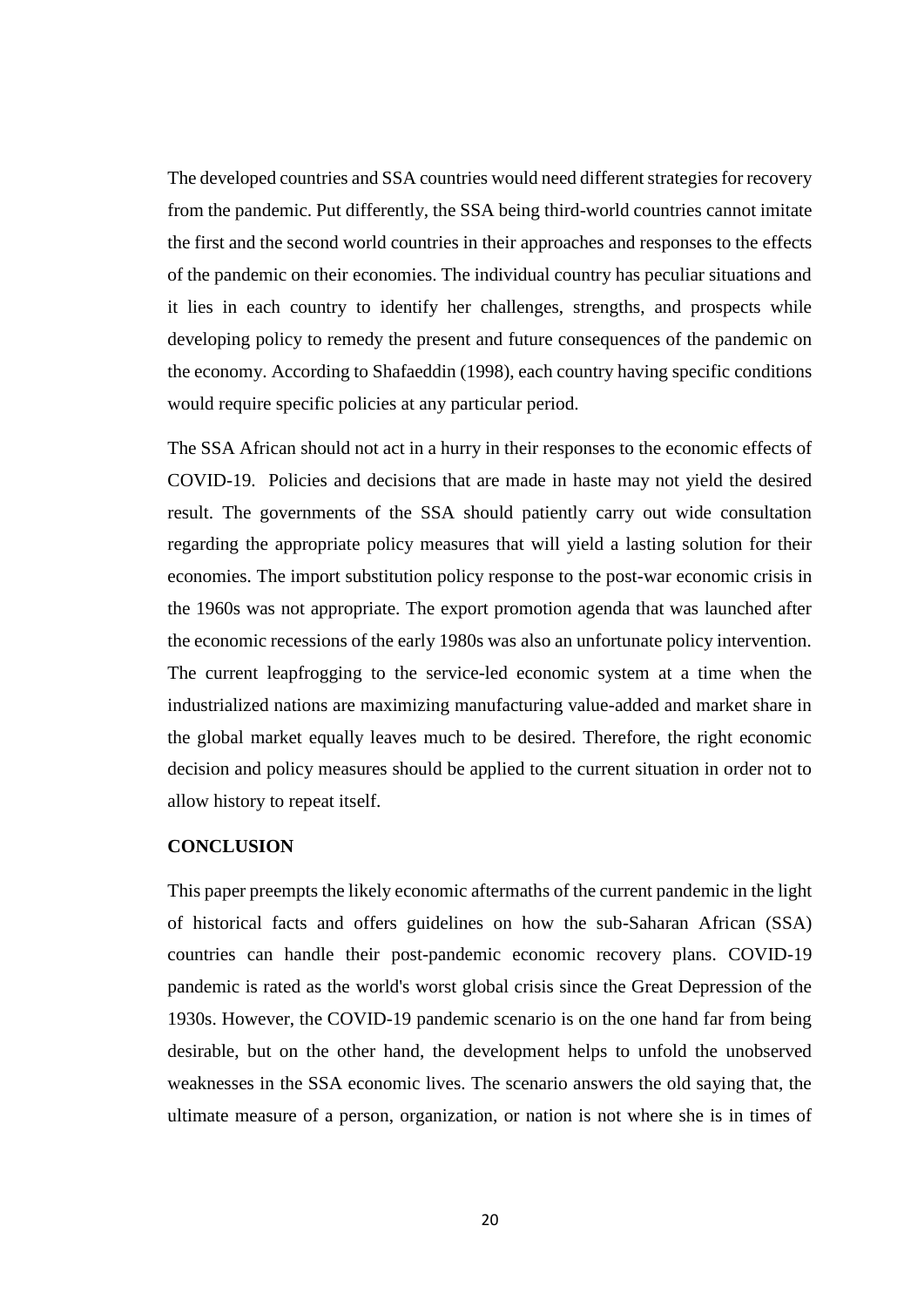comfortability and pleasure but where she is in times of calamity. The present pandemic has revealed the true economic worth of the SSA countries. Those whose medical sectors are unfit to have realized the reality about their medical infrastructures, those who are wittingly or unwittingly over depending on foreign countries for the importation of essential goods and services have understood the height of the risk they are indulging in. COVID-19 has helped to paint the countries in their true colors. Therefore, it lies in each country to do the appropriate restructuring, transformation, reform, and repositioning were necessary to build resilience against probable future occurrences.

The paper observed that wrong policy intervention to past crises responsible in part for the economic backwardness of the region. The past policy responses to economic crises did not take proper cognizance of the weaknesses and strengths of the nations in their policy formulations and responses. In other words, the region leapfrogged prematurely in succession to import substitution, export promotion, and global value chains. This implies that in response to COVID-19 economic consequences, the region should adopt a gradual approach by first addressing relevant areas of sustainability like investing in technological innovation to develop home-grown technology, upgrade the essential infrastructural facilities, develop security infrastructures, ensure political stability, crack down effectively on corruption and all forms of illicit practices and strengthen the financial sector. This will help to provide a secure base for inclusive and sustainable industrialization and manufacturing output development that can liberate the region from over-dependence on foreign countries and set a process of sustainable development in motion in SSA.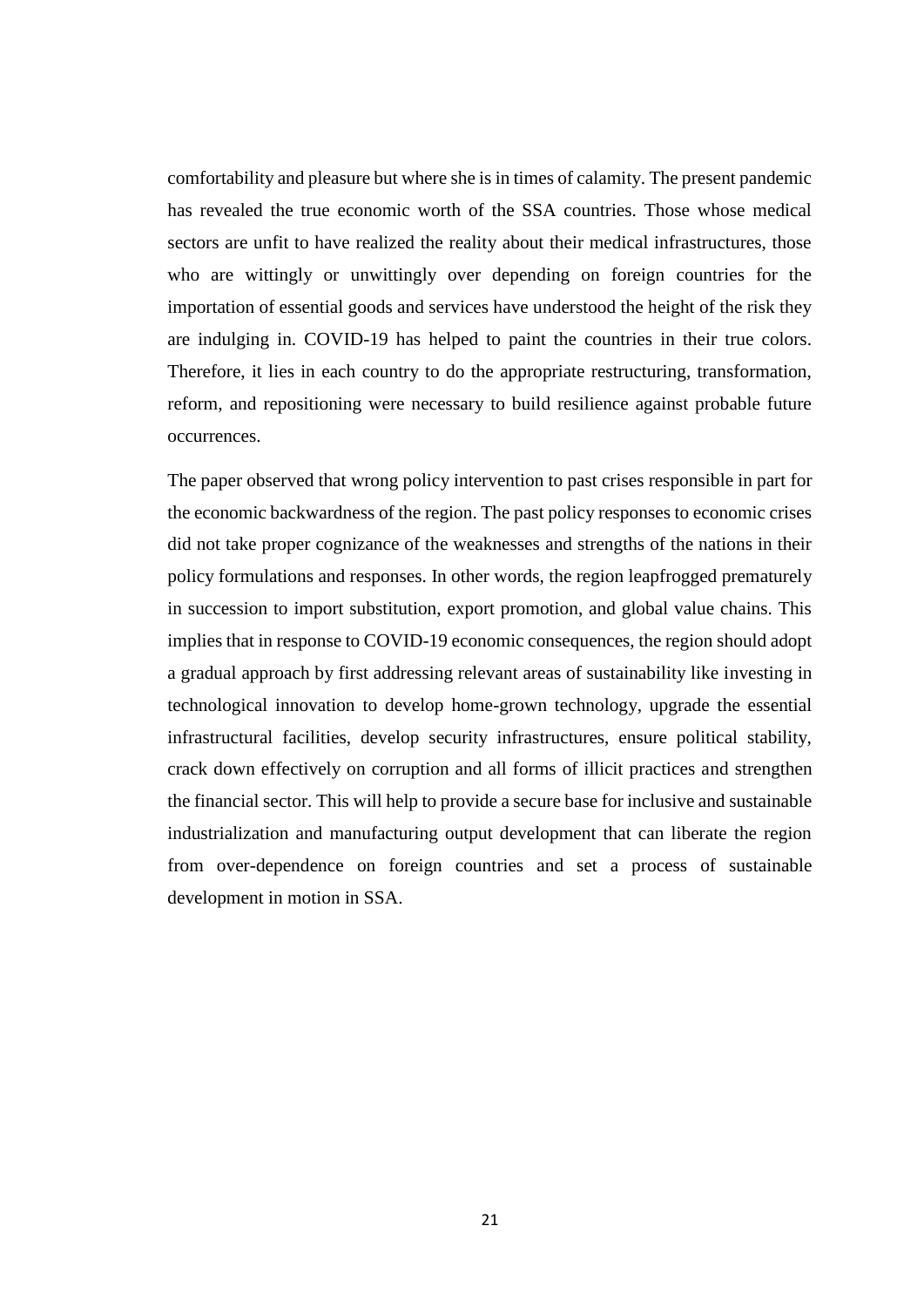#### **REFERENCES**

- Bennett K. O; Anyanwu U. N. and Kalu Alexanda O.U. (2015). The effect of industrial development on economic growth (an empirical evidence in Nigeria 1973- 2013), *European Journal of Business and Social Sciences, Vol. 4, No. 02, May 2015. P*.
- Blomstrom, M., Kokko, A., (2003)The economics of foreign direct investment incentives.*NBER Working Paper 9489.*
- Boissay F. and Rungcharoenkitkul P. (2020) Macroeconomic effects of Covid-19: an early review. *Bank for International Settlements, No: 07*
- Bruton, H. (1998). A reconsideration of import substitution. *Journal of Economic Literature. 36(2):903-936*.
- Dwivedi D. N. (2009) Managerial economics. *NULL. ISBN: 8125923470*
- Gennaro, D. Pizzol, F. Marotta, D. Antunes, C. Racalbuto, M. Veronese, V. Smith, N. (2020) Coronavirus diseases (COVID-19) current status and future perspectives: a narrative review. *Int. J. Environ. Res. Public Health, 17, 2690.*
- Ebenyi G. O, Nwanosike D. U, Uzoechina B, Ishiwu V (2017). The impact of trade liberalization on manufacturing value-added in Nigeria *Saudi Journal of Business and Saudi J. Bus. Manag. Stud.*; Vol-2, Iss-5A (May, 2017):475-481
- IBRD (1971), The manufacturing sector and the structure of industrial protection in Nigeria. *International Bank for Reconstruction and Development. West Africa Department*; EX-6
- IMF (2020) COVID-19: An unprecedented threat to development, Sub-Saharan Africa. *Regional Economic Outlook*
- Johnson, W., & Wilson, E. (1982). The "oil crises" and African economies: oil wave on a tidal flood of industrial price inflation. *Daedalus, 111*(2), 211-241. Retrieved December 15, 2020, from http://www.jstor.org/stable/20024792
- Kaldor, Nicholas (1966), Causes of the slow rate of economic growth of the United Kingdom: an inaugural lecture. *Cambridge: Cambridge University Press*.
- Kindleberger, C. P. (1984). Multinational excursions. *Cambridge: MIT Press*
- Kitching, G. (1982). Development and underdevelopment in historic perspective. *London: Methuen.*
- Koizumi, T. and Kopecky, K. J. (1977). Economic growth, capital movements and the international transfer of technical knowledge. *Journal of International Economics 7:45-65*
- Krueger, A. (1974). "The political economy of rent-seeking society." *American Economic Review 64(3): 291–303.*
- Krugman, P. (1993). "Protection in developing countries." In *R. Dornbusch (ed.),* (Policymaking in the Open Economy: Concepts and Case Studies in Economic Performance). *New York: Oxford University Press, 127–48.*
- Lin J. Y. (2011). New structural economics: a framework for rethinking development. *The World Bank Research Observer 26(2): 193–221.*
- Mendes A. P. F., Bertella M. A. and Teixeira R. F. A. P. (2014) Industrialization in